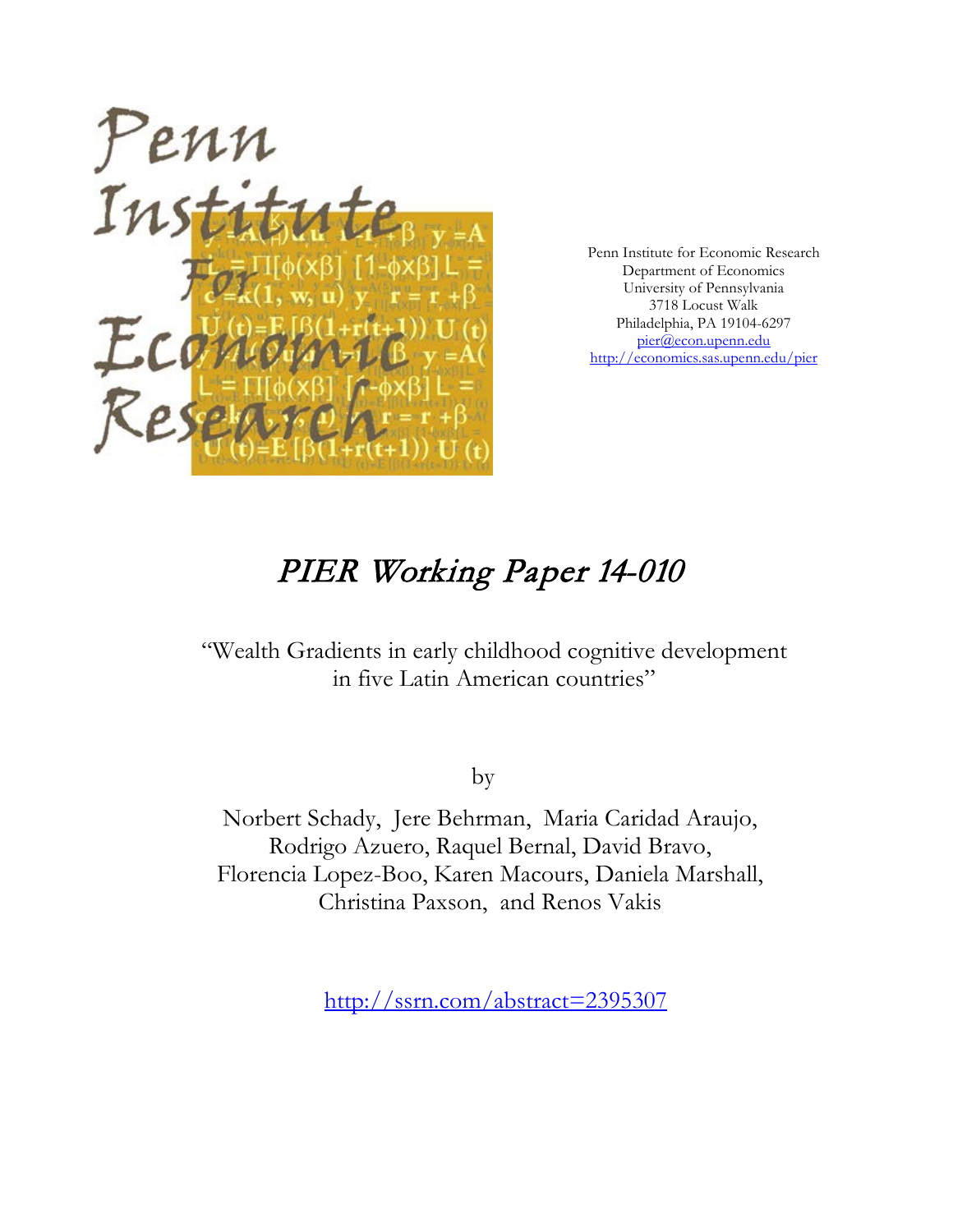# **Documentos CEDE**

**ISSN 1657-7191 Edición electrónica.**

Wealth gradients in early childhood cognitive development in five Latin American countries

Norbert Schady Jere Behrman Maria Caridad Araujo Rodrigo Azuero Raquel Bernal David Bravo Florencia Lopez-Boo Karen Macours Daniela Marshall Christina Paxson Renos Vakis





**CEDE Centro de Estudios sobre Desarrollo Económico**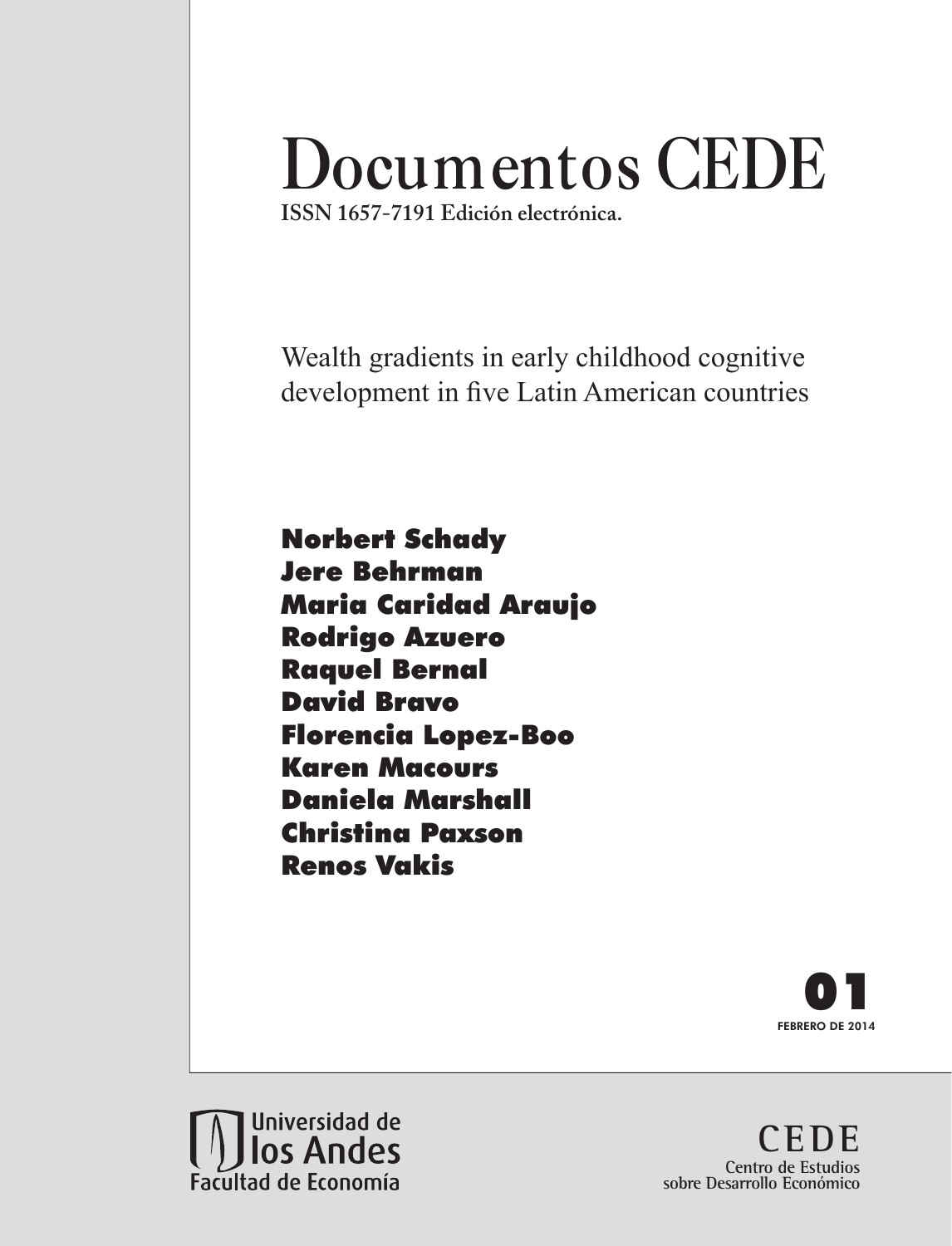Serie Documentos Cede, 2014-01 ISSN 1657-7191 Edición electrónica.

Febrero de 2014

© 2012, Universidad de los Andes–Facultad de Economía–CEDE Calle 19A No.  $1 - 37$  Este, Bloque W. Bogotá, D. C., Colombia Teléfonos: 3394949- 3394999, extensiones 2400, 2049, 3233 *infocede@uniandes.edu.co http://economia.uniandes.edu.co*

Ediciones Uniandes Carrera 1ª Este No. 19 – 27, edificio Aulas 6, A. A. 4976 Bogotá, D. C., Colombia Teléfonos: 3394949- 3394999, extensión 2133, Fax: extensión 2158 *infeduni@uniandes.edu.co*

Edición y prensa digital: Cadena S.A. • Bogotá Calle 17 A Nº 68 - 92 Tel: 57(4) 405 02 00 Ext. 307 Bogotá, D. C., Colombia *www.cadena.com.co*

Impreso en Colombia – *Printed in Colombia*

El contenido de la presente publicación se encuentra protegido por las normas internacionales y nacionales vigentes sobre propiedad intelectual, por tanto su utilización, reproducción, comunicación pública, transformación, distribución, alquiler, préstamo público e importación, total o parcial, en todo o en parte, en formato impreso, digital o en cualquier formato conocido o por conocer, se encuentran prohibidos, y sólo serán lícitos en la medida en que se cuente con la autorización previa y expresa por escrito del autor o titular. Las limitaciones y excepciones al Derecho de Autor, sólo serán aplicables en la medida en que se den dentro de los denominados Usos Honrados (Fair use), estén previa y expresamente establecidas, no causen un grave e injustificado perjuicio a los intereses legítimos del autor o titular, y no atenten contra la normal explotación de la obra.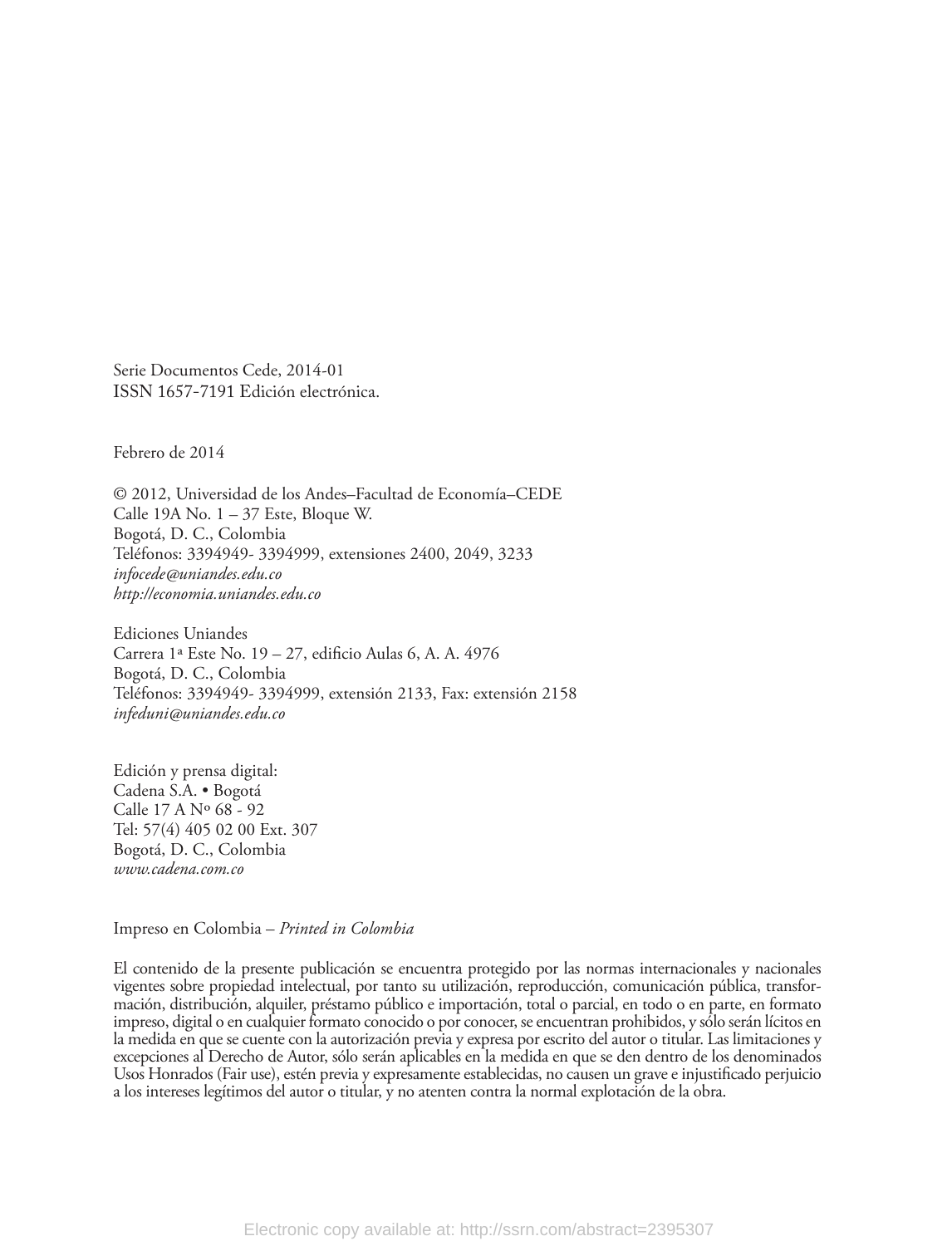

#### **Wealth gradients in early childhood cognitive development in five Latin American countries Wealth gradients in early childhood cognitive development in five Latin American countries**

Norbert Schady,<sup>1</sup> Jere Behrman,<sup>2</sup> Maria Caridad Araujo,<sup>3</sup> Rodrigo Azuero,<sup>4</sup> Raquel Bernal,<sup>5</sup> David Bravo, 6 Florencia Lopez-Boo, 7 Karen Macours, 8 Daniela Marshall, 9 Christina Paxson, 10 and Renos Vakis<sup>11</sup> Norbert Schady,<sup>4</sup> Jere Behrman,<sup>2</sup> Maria Caridad Araujo,<sup>9</sup> Rodrigo Azuero,<sup>7</sup> Raquel Bernal,<sup>9</sup>

#### **Abstract**

Research from the United States shows that gaps in early cognitive and non-cognitive ability appear early in the life cycle. Little is known about this important question for developing countries. This paper provides new evidence of sharp differences in cognitive development by socioeconomic status in early childhood for five Latin American countries. To help with comparability, we use the same measure of receptive language ability for all five countries. We find important differences in development in early childhood across countries, and steep socioeconomic gradients within every country. For the three countries where we can follow children over time, there are few substantive changes in scores once children enter school. Our results are robust to different ways of defining socioeconomic status, to different ways of standardizing outcomes, and to selective non-response on our measure of cognitive development.

**Key words:** early childhood, socioeconomic gaps, Latin-American

**JEL codes:** J13, I38

<sup>&</sup>lt;sup>1</sup> Inter-American Development Bank, Washington, DC, US, norberts@iadb.org

<sup>&</sup>lt;sup>2</sup> University of Pennsylvania, Philadelphia, PA, US, jbehrman@econ.upenn.edu

<sup>&</sup>lt;sup>3</sup> Inter-American Development Bank, Washington, DC, US, mcaraujo@iadb.org

<sup>&</sup>lt;sup>4</sup> University of Pennsylvania, Philadelphia, PA, US, rodazuero@gmail.com

<sup>&</sup>lt;sup>5</sup> Universidad de Los Andes, Bogotá, Colombia, rbernal@uniandes.edu.co

<sup>&</sup>lt;sup>6</sup> Universidad de Chile, Santiago, Chile, microdatos@gmail.com

<sup>&</sup>lt;sup>7</sup> Inter-American Development Bank, Washington, DC, US, florencial@iadb.org

<sup>&</sup>lt;sup>8</sup> Paris School of Economics, Paris, France, karen.macours@parisschoolofeconomics.eu

<sup>&</sup>lt;sup>9</sup> University of Pennsylvania, Philadelphia, PA, US, daniela.marshall@gmail.com

<sup>&</sup>lt;sup>10</sup> Brown University, Providence, RI, US, christina.paxson@gmail.com

<sup>&</sup>lt;sup>11</sup> World Bank Washington, DC, US, rvakis@worldbank.org

Eunice Shriver Kennedy National Institute of Child Health and Development (Grant R01-HD065436) and Grand Challenges Canada (Grant 10036540). Acknowledgments: This research was supported by the Inter-American Development Bank, the World Bank, the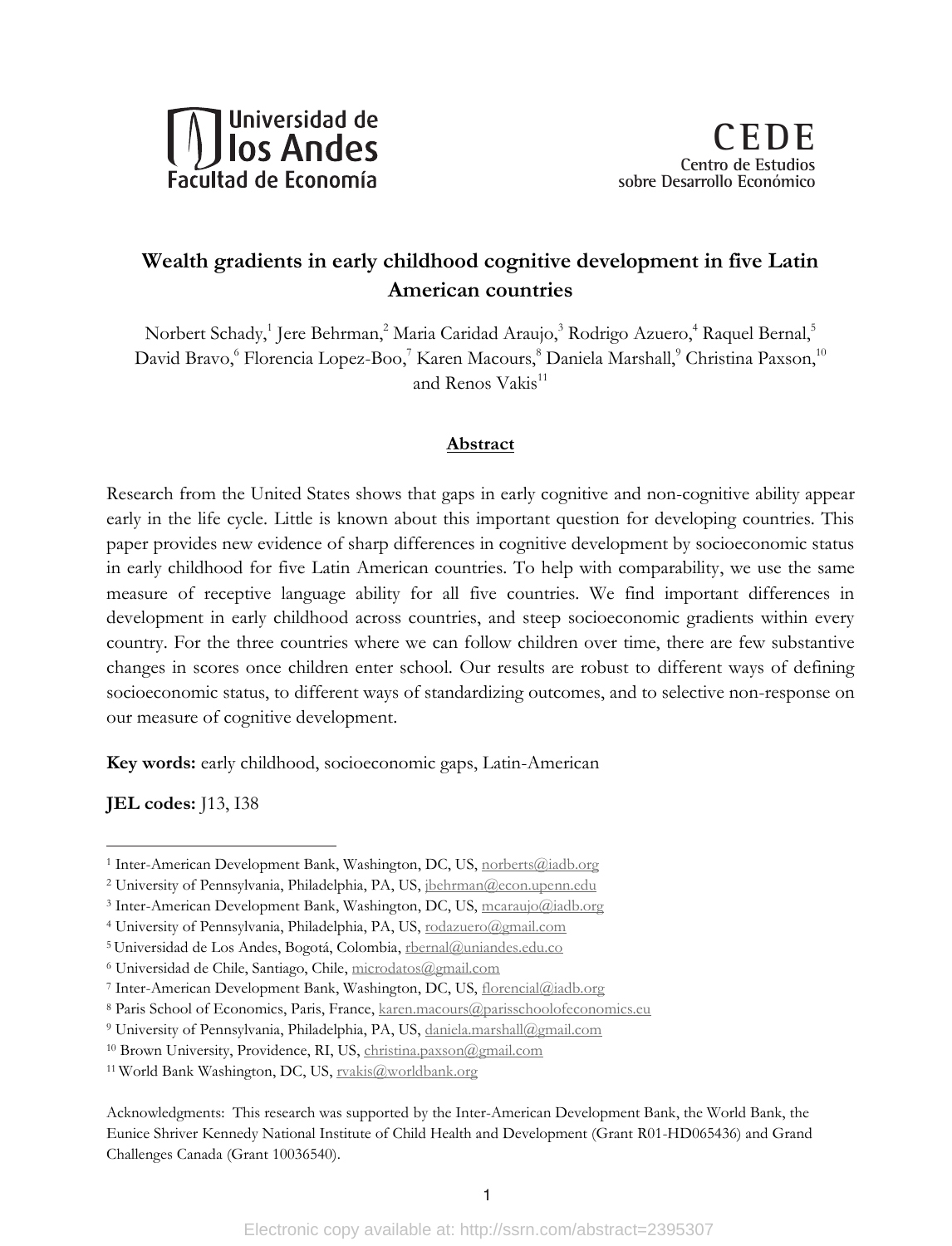### **Gradiente socioeconómico de desarrollo cognitivo durante la primera infancia en cinco países de Latinoamérica**

Norbert Schady,<sup>1</sup> Jere Behrman,<sup>2</sup> Maria Caridad Araujo,<sup>3</sup> Rodrigo Azuero,<sup>4</sup> Raquel Bernal,<sup>5</sup> David Bravo, <sup>6</sup> Florencia Lopez-Boo,<sup>7</sup> Karen Macours, <sup>8</sup> Daniela Marshall, <sup>9</sup> Christina Paxson, <sup>10</sup> and Renos Vakis $11$ 

#### **Resumen**

La investigación en Estados Unidos muestra que las brechas en habilidad cognitiva y no cognitiva aparecen muy temprano en el ciclo de vida. Poco se conoce acerca de la importancia de esta pregunta en países en desarrollo. Este documento provee nueva evidencia sobre las diferencias marcadas en desarrollo cognitivo por estrato socioeconómico durante la primera infancia en cinco países de Latinoamérica. Para facilitar la comparabilidad, se utiliza el mismo instrumento de medición de lenguaje receptivo en los cinco países. Encontramos diferencias muy importantes en desarrollo temprano entre países y un gradiente socioeconómico muy marcado dentro de todos los países de la muestra. Para tres de los países en donde se dispone de datos longitudinales, no se observan cambios significativos en los puntajes una vez los niños entran a educación básica. Nuestros resultados son robustos a diferentes maneras de definir el estrato socioeconómico, diferentes maneras de estandarizar las variables de resultado, y a la posibilidad de selección en la norespuesta de la prueba de habilidad cognitiva.

**Palabras claves:** primera infancia, brechas socioeconómicas, Latinoamérica

**Códigos JEL:** J13, I38

<sup>&</sup>lt;sup>1</sup> Inter-American Development Bank, Washington, DC, US, norberts@iadb.org

<sup>2</sup> University of Pennsylvania, Philadelphia, PA, US, jbehrman@econ.upenn.edu

<sup>&</sup>lt;sup>3</sup> Inter-American Development Bank, Washington, DC, US, mcaraujo@iadb.org

<sup>4</sup> University of Pennsylvania, Philadelphia, PA, US, rodazuero@gmail.com

<sup>5</sup> Universidad de Los Andes, Bogotá, Colombia, rbernal@uniandes.edu.co

<sup>6</sup> Universidad de Chile, Santiago, Chile, microdatos@gmail.com

<sup>7</sup> Inter-American Development Bank, Washington, DC, US, florencial@iadb.org

<sup>8</sup> Paris School of Economics, Paris, France, karen.macours@parisschoolofeconomics.eu

<sup>9</sup> University of Pennsylvania, Philadelphia, PA, US, daniela.marshall@gmail.com

<sup>10</sup> Brown University, Providence, RI, US, christina.paxson@gmail.com

<sup>11</sup> World Bank Washington, DC, US, rvakis@worldbank.org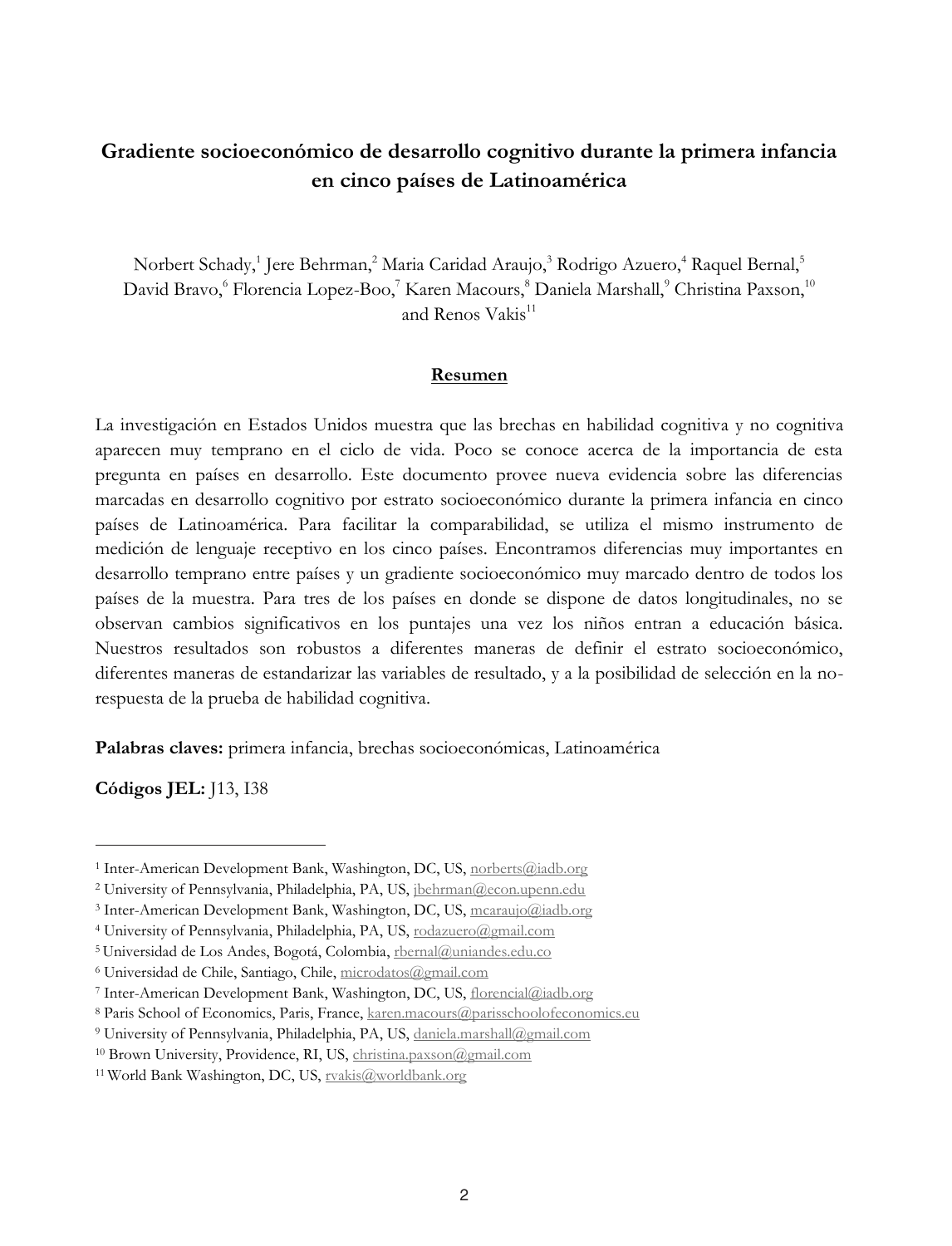#### **1. Introduction**

Development in early childhood is an important predictor of success in adulthood in a number of domains. Research from multiple disciplines makes clear that outcomes in early childhood are malleable, although the window of opportunity may be short, especially for cognitive outcomes and nutritional status. There is also evidence from developed and developing countries that investments in early childhood can positively affect long-term trajectories (Almond and Currie 2011, and Cunha et al. 2006 are reviews for the United States; Engle et al. 2007, 2011 and Behrman et al. 2013 are reviews for developing countries that focus primarily on the medical literature).

This paper provides new evidence of sharp differences in cognitive development by socioeconomic status in early childhood for five Latin American countries. It complements research from the United States that shows that gaps in early cognitive and non-cognitive ability appear early in the life cycle. At age 3, the difference in cognitive scores between children of college graduates and high school dropouts in the United States is almost 1.5 standard deviations, and this difference is stable until (at least) 18 years of age (Heckman 2008). At age 5, children in the lowest income quartile have scores that are approximately 0.8 standard deviations lower than those in the highest income quartile on a math test (Cunha and Heckman 2007). Duncan and Magnuson (2013) report that average achievement gaps in math and reading between children in the top and bottom income quintiles are more than a full standard deviation at the beginning of kindergarten.

By and large, comparable evidence does not exist for developing countries. We are aware of only a handful of earlier studies that seek to measure socioeconomic differences in early childhood in developing countries. A study of poor children in rural Ecuador uses panel data to show that there are substantial differences in cognitive development at young ages, including in vocabulary, memory and visual integration, between children of higher and lower socioeconomic status. The socioeconomic gradients in vocabulary (but not in other measures of cognitive development) appear to increase between 3 and 5 years of age (Schady 2011, which builds on Paxson and Schady 2007). Two other studies use single cross-sections of data from low-income countries, specifically Madagascar (Fernald et al. 2011) and Cambodia and Mozambique (Naudeau et al. 2011). These studies also find substantial differences in cognitive development at young ages, with increasing gaps in the cross sections between 3 and 5/6 years of age for some, but not all, indicators of cognitive development.

Our paper substantially extends earlier work on the subject. We highlight three important contributions. First, we present results that are comparable for five countries, based on a common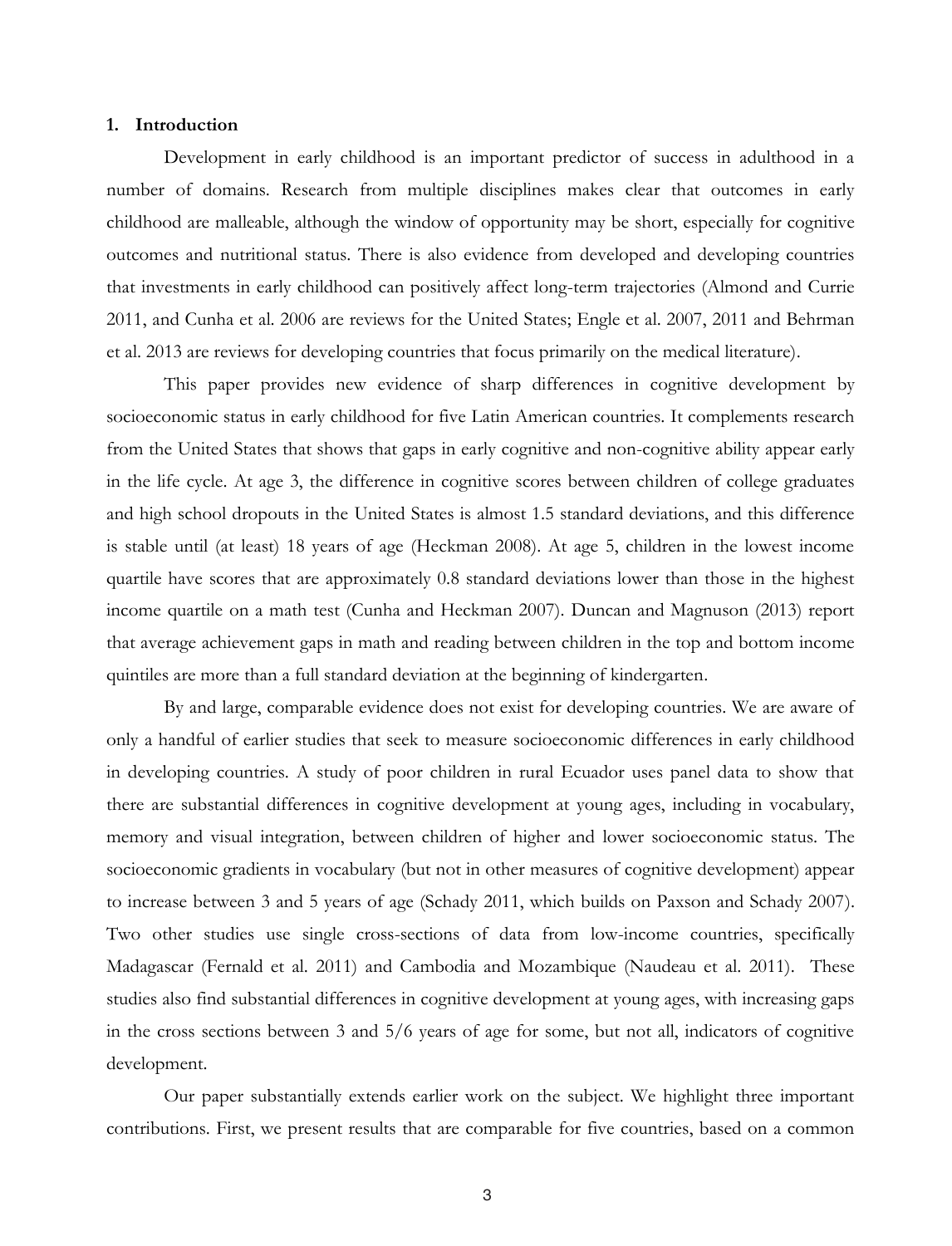outcome measure, child performance on the *Test de Vocabulario en Imágenes Peabody* (TVIP). In all five countries, we observe socioeconomic gradients in cognitive development (albeit of different magnitudes), which suggests that this pattern is not idiosyncratic, country-specific, or a result of data mining. Moreover, in the rural areas of all five countries, and in the urban areas of Chile and Colombia the distribution of socioeconomic status in the surveys we use is broadly similar to the distribution of socioeconomic status in nationally-representative household surveys, further suggesting that the results we report have external validity, at least in rural areas.<sup>1</sup> Second, we show that our findings are robust to different ways of defining socioeconomic status, to different ways of standardizing outcomes, and to selective non-response on our measure of cognitive development. Finally, in three countries (Ecuador, Nicaragua, and Peru) we exploit the longitudinal structure of the data to analyze how deficits in receptive language ability observed at young ages evolve as children enter the early school years.

#### **2. Data and setting**

 $\overline{a}$ 

We begin by describing the surveys that we use for our analysis in Table 1. The table shows that the surveys we use vary in sample sizes and coverage. The largest samples are found in the survey for Chile (approximately 5,400 children) and the smallest in Nicaragua and Peru (between 1,800 and 1,900 children each). The Nicaraguan survey only sampled children in rural areas, while the data for Chile, Colombia, Ecuador and Peru covered both urban and rural areas. The age range of children in the surveys also varies. The test of child cognitive development we use, discussed in more detail below, is designed to be applied to children 30 months and older, and in most of our analysis we limit the sample to children ages 36-71 months of age. In practice, however, the oldest children in Chile are 57 months of age, while the youngest children in Peru are 53 months of age.

Table 1 also shows that in three of the countries we analyze, Ecuador, Nicaragua, and Peru, there is a panel component in the data. In Peru, there are two waves of this panel, separated by approximately three years; in Nicaragua, there are three rounds of data collected over a four-year period; in Ecuador, finally, there are four rounds of data collected over a seven-year period.

<sup>&</sup>lt;sup>1</sup> To make this comparison, we use nationally-representative household surveys in each of the five countries, restrict the list of assets and dwelling characteristics to those that are common to both the nationally-representative survey and the survey that was the basis for our analysis of the TVIP scores, and calculate wealth indices in the nationally-representative surveys, separately for urban and rural areas. We then re-calculate a wealth index in the surveys that we use to analyze the TVIP scores, giving each of the assets and dwelling characteristics the same weight that they receive in the calculation of the first principal component in the nationally-representative survey. Finally, we graph kernel densities of the distribution of wealth in both surveys (See Online Appendix Figure 1).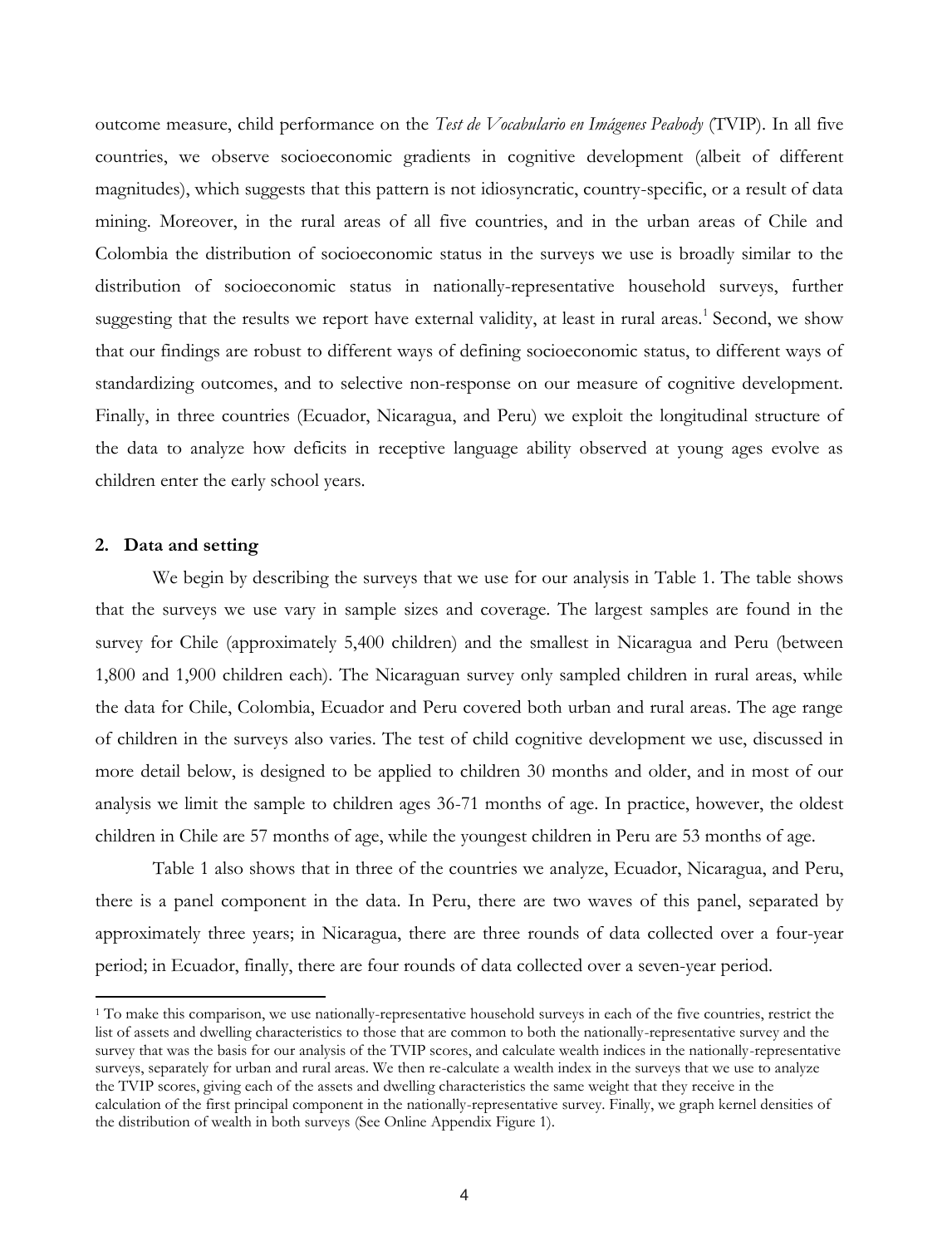A major strength of our study is the use of a common measure of child cognitive development: performance on the widely-used *Test de Vocabulario en Imágenes Peabody* (TVIP), the Spanish version of the Peabody Picture Vocabulary Test (PPVT) (Dunn et al. 1986). Children are shown slides, each of which has four pictures, and are asked to identify the picture that corresponds to the object (for example, "boat") or action (for example, "to measure") named by the test administrator. The test continues until the child has made six mistakes in the last eight slides. The test is a measure of receptive vocabulary because children do not have to name the objects themselves and because children need not be able to read or write. Performance on the PPVT and TVIP at early ages has been shown to be predictive of important outcomes in a variety of settings.<sup>2</sup>

To analyze socioeconomic gradients in TVIP scores, we construct country-specific, agespecific z-scores by subtracting the month-of-age-specific mean of the raw score and dividing by the month-of-age-specific standard deviation, separately by country and by urban-rural place of residence (as in Cunha and Heckman 2007 and many others). <sup>3</sup> As a robustness test, we also report results that use the tables given by the test developers to standardize the test (as done by Paxson and Schady 2007).

A fraction of children in every survey, ranging from 2 percent in Colombia to 18 percent in Nicaragua, did not take the TVIP. Although we do not have data that are comparable across all 5 countries on the reasons why these children did not take the test, it appears that most of them had difficulty understanding the instructions and making it past the practice items that are applied at the outset. Consistent with this, there are more children with missing test data at younger ages, and more in the poorest country, Nicaragua. Earlier work on Ecuador has shown that children who miss a given test do worse on other tests, or on the same test in different survey waves, than other children with comparable wealth and parental schooling levels (Paxson and Schady 2010; Schady 2011). Because children who miss tests are likely to be "low performers", we assign these children a test score of zero. We test the robustness of our results to this approach to handling missing data.

 $\overline{a}$ 

<sup>2</sup> Some examples include Schady (2011), who shows that children with low levels of TVIP scores before they enter school are more likely to repeat school grades and have lower scores on tests of math and reading in primary school in Ecuador; Case and Paxson (2008), who show that low performance on the PPVT at early ages predicts wages in adulthood in the United States; and Cunha and Heckman (2007) who use the National Longitudinal Survey of Youth (NLSY) to show that, by age 3 years, there is a difference of approximately 1.2 standard deviations in PPVT scores between children in the top and bottom quartiles of the distribution of permanent income in the United States, and that this difference is largely unchanged until at least 14 years of age. More generally, there is a large literature that shows that vocabulary size in kindergarten and earlier predicts reading comprehension throughout school and into early adulthood (see the discussion in Powell and Diamond 2012, and the references therein).

<sup>3</sup> These calculations give equal weight to each month of age, thereby standardizing for possible differences across samples in the age distributions of children. The t-statistics adjust for the possible correlation of errors at the level of communities or census tract in Colombia, Ecuador, Nicaragua, and Peru, and at the state level in Chile.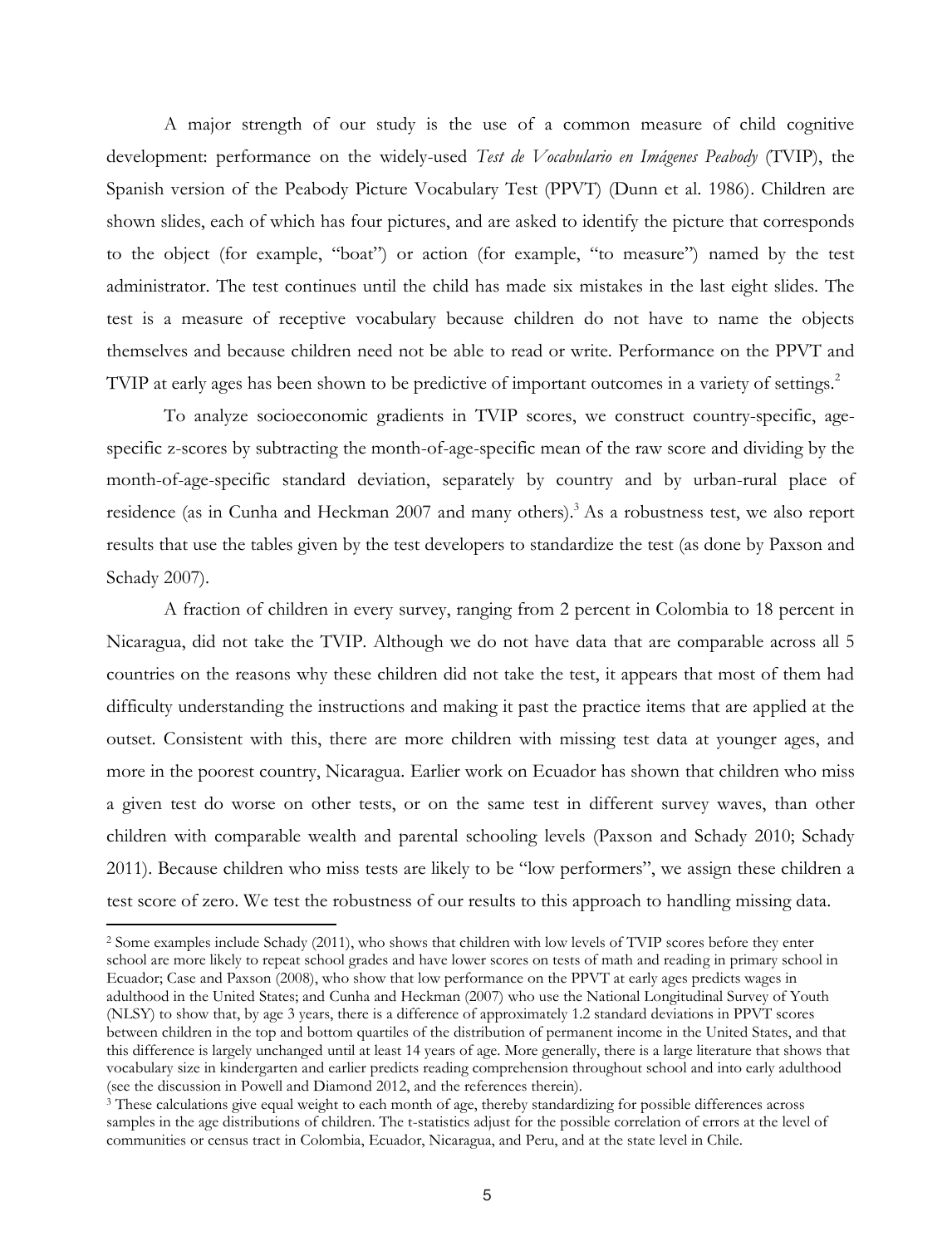We construct a measure of household wealth by aggregating a number of household assets and dwelling characteristics using the first principal component. Similar wealth indices have been used extensively in the medical, demographic, nutritional, and economics literatures. The exact variables included in the wealth measures vary by country because of differences in the assets and dwelling characteristics that were collected in the surveys (see Online Appendix Table 1). As a robustness check, we test whether our results are sensitive to using consumption or education as an alternative measure of socioeconomic status, or to using only a common set of assets to construct the wealth index in all countries.

There are substantial differences across the countries we study in their level of development. Four of them, Chile, Colombia, Ecuador and Peru, are classified by the World Bank as uppermiddle-income countries, while Nicaragua is classified as a lower-middle-income country. Chile is the richest of the five countries, with GDP per capita in 2010 above US \$ 15,000, and Nicaragua is the poorest, with GDP per capita below US \$ 3,000. The other three countries, Colombia, Ecuador, and Peru, all have per capita GDP levels between US \$ 8,000 and US \$ 9,500. The average grades of completed schooling of adults in each country follows the same pattern as GDP per capita, with approximately four more grades of schooling in Chile than in Nicaragua. Like other countries in Latin America, the countries we analyze are highly unequal. The Gini coefficient of household per capita income ranges from 0.48 for Peru to 0.56 for Colombia. In comparison, the Gini coefficient for Sweden is 0.25, and that for the United States is 0.41. The average Gini for OECD countries (excluding the two Latin American countries, Chile and Mexico) is 0.31.

#### **3. Results**

The aim of this paper is descriptive. In our main results we simply compare the TVIP scores for children in the top and bottom quartiles of the distribution of wealth. Because associations between TVIP scores and wealth could differ between urban and rural areas, we calculate separate wealth indices and conduct separate analyses for urban and rural areas.

Table 2 shows that differences in language development between richer and poorer children within countries are statistically significant and large. Differences across quartiles are biggest in urban Colombia (1.23 standard deviations) and rural Ecuador (1.21 standard deviations). Online Appendix Table 2 shows that, as expected, the differences between children in the richest and poorest deciles (as opposed to quartiles) are substantially larger—in both urban Colombia and rural Ecuador they are 1.64 standard deviations.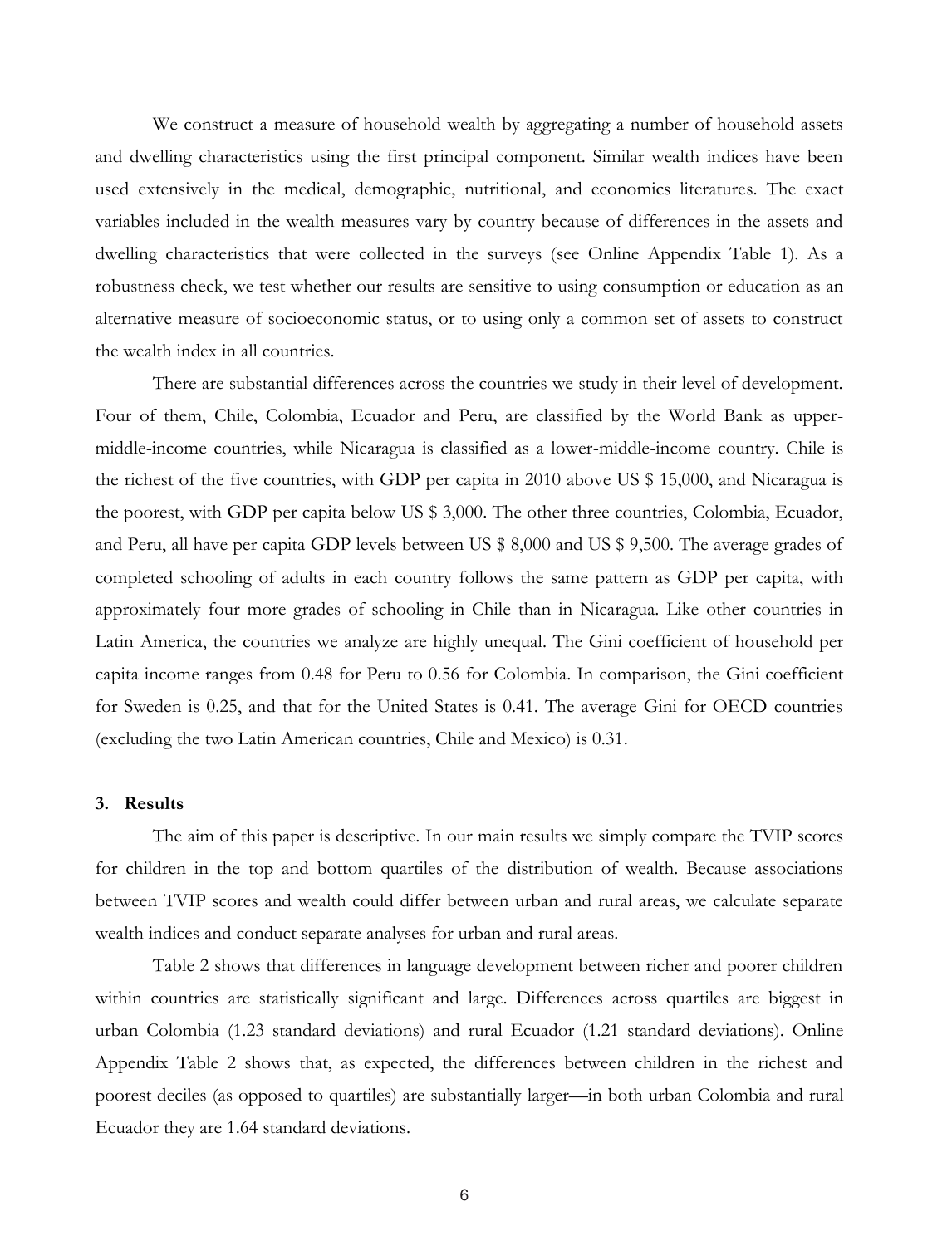We next present the results from nonparametric (Fan) regressions (Fan and Gijbels 1996) of the difference in scores between children in the top and bottom quartiles, and the associated confidence intervals constructed by bootstrapping. Figure 1 suggests that the bulk of the difference between poorer and less poor children is apparent by age 3 years in all countries; Appendix Figure 2 shows that this is also the case in comparisons between the poorest and richest deciles. We note, however, that making comparisons of age gaps in test scores measured in standard deviations is not straightforward when the tests are measured with error. Suppose, as seems likely, that there is more measurement error in the TVIP at younger ages (for example, if younger children are more easily distracted). In this case, a finding of a constant gap in standard deviations of test scores as children age would be consistent with a decline in the *actual* (as opposed to *measured*) gap as children age.<sup>4</sup>

We conduct a number of robustness checks on our main results (Table 3). First, for four countries (Colombia, Ecuador, Nicaragua, and Peru) we present results in which we use a common set of household assets, rather than the largest set of assets available in the surveys for each country, to construct our measure of wealth. (We cannot do this for Chile because there are very few assets that are common to the Chilean and other data sets.) Second, for two countries in which consumption data are available (Colombia and Nicaragua), we sort households into quartiles using household per capita consumption, rather than wealth. Third, we compare outcomes for children of mothers with incomplete primary education or less and those with complete secondary education or more. Fourth, we restrict the sample to children of monolingual parents.<sup>5</sup> Fifth, we report results that use the norms provided by the test-developers (rather than the internal z-scores we construct) to standardize the TVIP.<sup>6</sup>

Table 3 shows that the patterns summarized above are robust. Results are very similar when only assets that are common across countries are used to construct the wealth index, or when we use consumption, rather than wealth, as a measure of wellbeing. There are substantial differences in child TVIP scores by mother schooling levels (incomplete primary or less, compared to complete secondary or more) in all countries. For example, in rural Ecuador the difference in outcomes

 $\overline{a}$ 

<sup>4</sup> We thank an anonymous referee for pointing this out to us.

<sup>5</sup> In Peru, the TVIP was translated into Quechua, an indigenous language spoken primarily in rural areas of the highlands, and children were given the option of taking the test in Spanish or Quechua. Twenty-two percent of children in rural areas, but only 0.1 percent of children in urban areas, chose to take the test in Quechua. Because children in households that speak Quechua or another indigenous language may have more limited vocabularies in any given language, and because the likelihood of being a non-Spanish speaker is correlated with household wealth, we exclude children with mothers who report they speak a language other than Spanish in Peru (56 percent and 17 percent in rural and urban areas, respectively) and Ecuador (2 percent in both urban and rural areas).

<sup>6</sup> The TVIP has been standardized by the test developers on samples of Mexican and Puerto Rican children to have an average score of 100 and a standard deviation of 15 at all ages. The lowest standardized score is 55.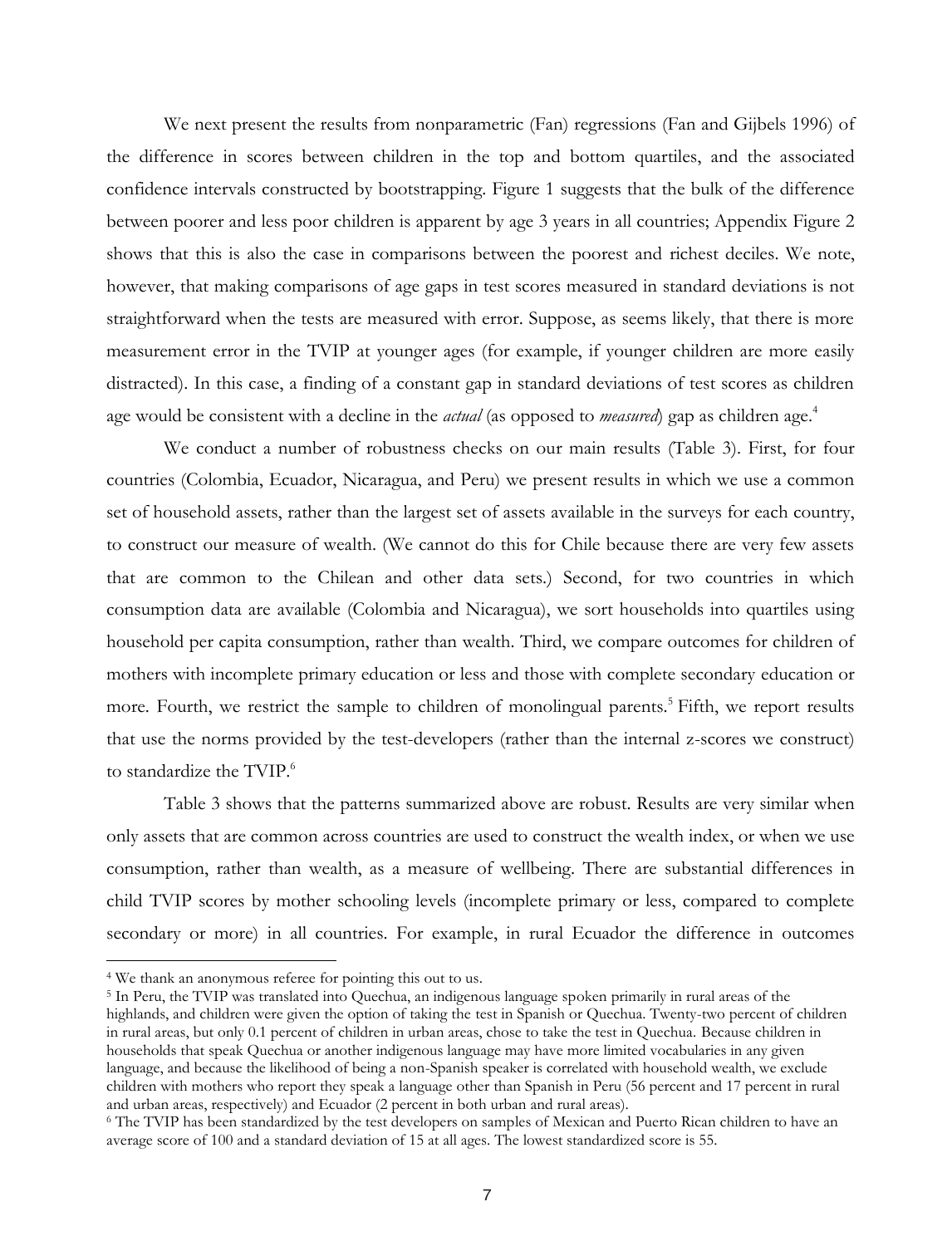between children of mothers with complete secondary schooling or more and those with incomplete primary schooling or less is 1.16 standard deviations. Excluding children in households where a language other than Spanish is spoken substantially increases the wealth gradient in rural Peru (from 0.77 to 0.95 standard deviations), but has little effect on the results for urban Peru, or urban or rural Ecuador.

Results that use the norms provided by the test developers (fifth row of the table) show similar wealth gradients as those we report in our main specification. Recall that the distribution of wealth in the data we use to calculate the TVIP scores is broadly similar to the distribution of wealth in nationally representative surveys for the rural areas of all five countries, and for the urban areas of Chile and Colombia. We can therefore also use these results to make (cautious) comparisons across rural-urban areas in these two countries and across rural areas in all five countries.

First, limiting the sample to rural areas, mean scores are highest in Chile (90 points), substantially lower in Colombia and Ecuador (78 and 75 points, respectively), and lower still in Peru and Nicaragua (69 and 66 points, respectively). This means that, in Nicaragua and Peru, the average child in the poorest wealth quartile in rural areas has TVIP scores that are more than two standard deviations below the reference population that was used to norm the test. The results for Peru are particularly noteworthy because GDP per capita levels in Peru are roughly comparable to those found in Colombia and Ecuador, and are approximately three times as high as those in Nicaragua. Second, children in urban areas have somewhat higher scores than those in rural areas in Chile (a difference of 6 points for those in the highest quartile), and substantially higher scores in Colombia (a difference of 26 points, more than 1.5 standard deviations, for those in the highest quartile). Of course, in interpreting these urban-rural comparisons, it is important to keep in mind that average income levels tend to be substantially higher in urban than in rural areas in most Latin American countries.

We also test the degree to which our results are sensitive to missing test data by calculating upper and lower bounds on the wealth gradients (last row of Table 3), in the spirit of Manski (1990) and Horowitz and Manski (2000). Specifically, we estimate the upper bound by excluding all children with missing test data in the richest wealth quartile, and assigning a score of zero to all children in the poorest wealth quartile who were missing the TVIP, as before. Conversely, we estimate the lower bound by excluding all children with missing test data in the poorest wealth quartile, and assigning a score of zero to all children in richest wealth quartile who were missing the TVIP, as before. Table 3 shows that the bounds that take account of missing test data are generally quite tight.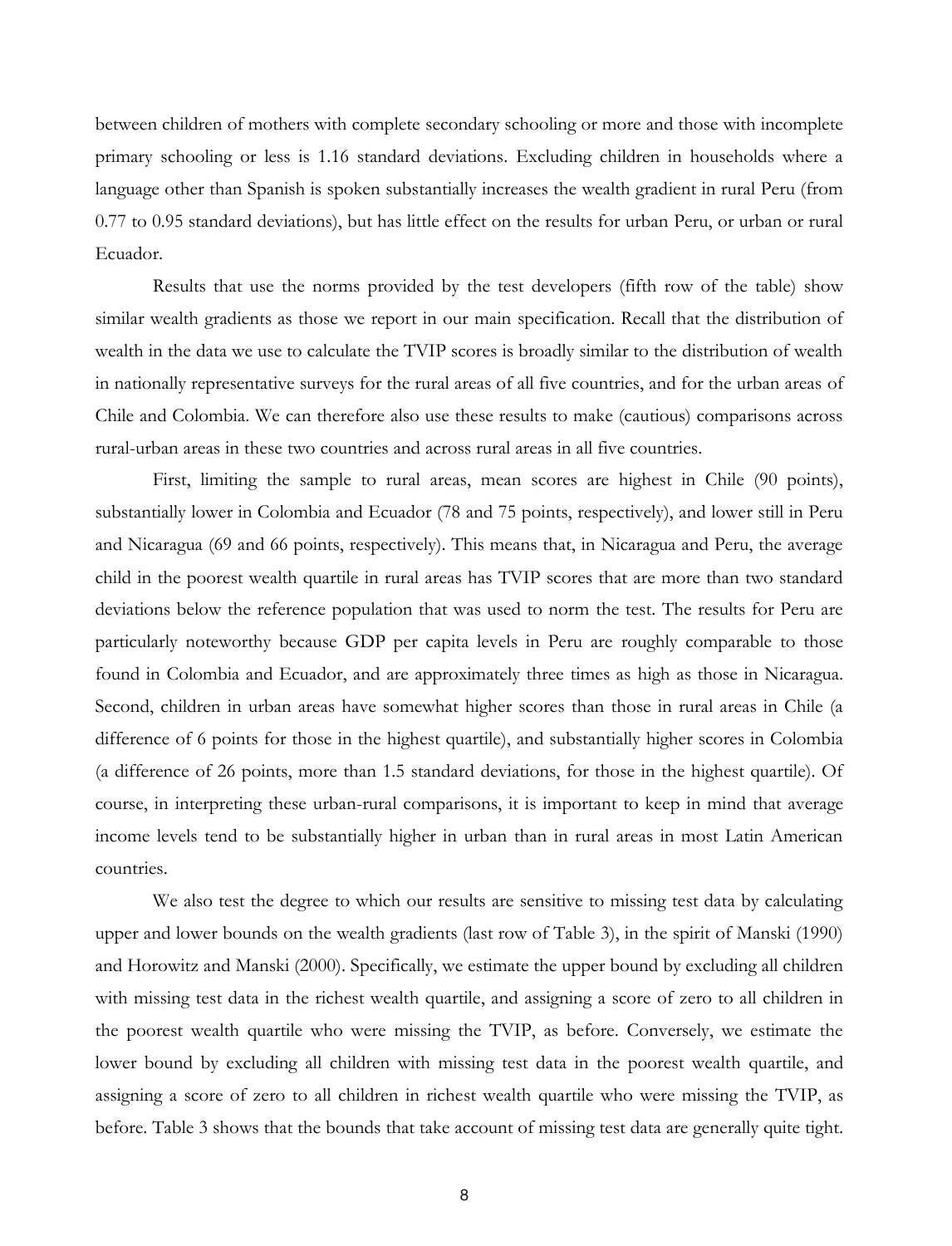For example, in urban Chile, our basic estimate suggests that the difference in outcomes between children in the first and fourth wealth quartiles is 0.78 standard deviations, the lower bound on this difference is 0.74, and the upper bound is 0.83. Only in Nicaragua, the country with the largest number of children with missing test data, are the bounds somewhat wider, with a lower bound for the difference of 0.59 standard deviations and an upper bound of 0.99 standard deviations.

Although the aim of our paper is descriptive, and the data we have do not allow us to establish causality from socioeconomic status (whether measured by wealth, consumption or education) to child cognitive development, we make an attempt to deepen our understanding of the gradients we observe by carrying out some basic Oaxaca-Blinder decompositions. Specifically, we divide each of the samples for a given country and area (urban or rural) into children below and above the median level of wealth (Groups 1 and 2, respectively). We then closely follow Blinder (1973), and calculate the proportion of the total difference in outcomes between the two groups that can be attributed to differences in endowments (in our case, wealth), the difference in the returns to these endowments, and the unexplained portion of the differential (the difference in the intercepts). We carry out this decomposition with and without location fixed effects (states in Chile, communities or census tracts in the other four countries). The results from these decompositions are presented in Table 4.

We begin with a discussion of the results without location fixed effects (which are comparable to other results in the paper). The top panel of the table shows that, in 6 out of 9 cases (rural Chile, Ecuador and Nicaragua; urban Chile, Ecuador, and Peru), between 75 percent and 86 percent of the difference in TVIP scores between richer and poorer households is accounted for by differences in wealth endowments; in another case, urban Colombia, differences in endowments can account for the full difference in TVIP scores. Differences in the returns to wealth between Groups 1 and 2 are generally small.

On the other hand, the returns to wealth appear to be substantially higher among poorer households in the rural areas of Colombia and Peru. The overall difference in TVIP scores masks this difference in the returns. We do not know why the returns to wealth in the rural areas of Colombia and Peru would be different from those found in the rural areas of Chile, Ecuador, and Nicaragua. It is possible that more in-depth qualitative work would be informative. In the absence of such work, we cautiously conclude that, in most of the settings we study, the bulk of the difference in TVIP scores between richer and poorer households can be accounted for by the difference in endowments rather than differences in returns.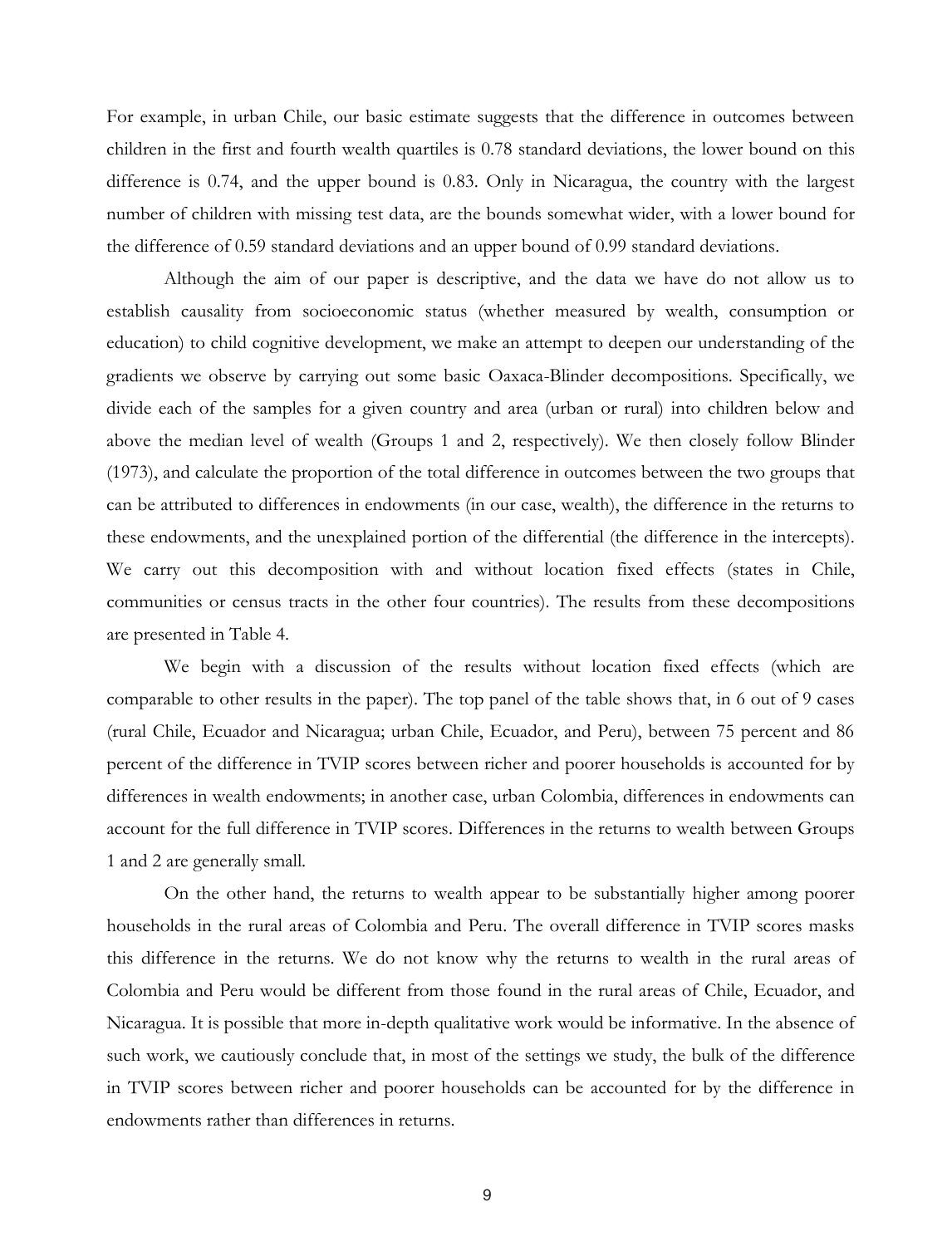We next turn to the results that include location fixed effects, reported in the lower panel of Table 4. Including these fixed effects substantially reduces the difference in TVIP scores between richer and poorer households in Colombia, Ecuador and Nicaragua. This suggests that, in these three countries, a substantial portion of the socioeconomic gradients in cognitive development can be accounted for by residential sorting. Once we limit the comparisons to children who live in the same location, the gap between richer and poorer households is substantially smaller.

Finally, we use longitudinal data from rural Ecuador, rural Nicaragua, and rural and urban Peru to analyze possible changes in the wealth gradients as children age. For this analysis, we limit the sample to children who took the TVIP in all four survey waves in Ecuador (85 percent of children who took the TVIP at baseline), three survey waves in Nicaragua (92 percent), and two survey waves in Peru (96 percent). Figure 2 shows that in all three countries the wealth gradients that are apparent among 4-5 year old children are also apparent as these children age. In Ecuador, where the panel has the longest duration (7 years), differences in TVIP scores between wealthier and less wealthy children at 12-13 years of age, when children are of an age where they would be completing elementary school, are very similar to those found at 5-6 years of age. In all three countries, there is no evidence of catch-up. On the other hand, the poorest children do not appear to fall further behind either. $7$ 

#### **4. Discussion and conclusions**

 $\overline{a}$ 

Early childhood development has long-lasting consequences for adult success. Long-term panels that have followed children from early ages into adulthood show that children with poor levels of nutrition, inadequate cognitive development, and low levels of socio-emotional development tend to do badly in school, have higher levels of unemployment, earn lower wages (even controlling for schooling attainment), have a higher incidence of teenage pregnancy, are more likely to use drugs, are more likely to be involved in criminal activities, and have children with worse nutritional status.

Evidence on the extent to which there are shortfalls and socioeconomic gradients in cognitive development among young children in developing countries is very scarce. In this paper we use data from five countries in Latin America to show that there are important differences in early language development between children in wealthier and poorer households. Latin America is

<sup>7</sup> Of course, in the presence of noisy data, one must be cautious about interpreting these panel results for the same reason one must be cautious about interpreting age-patterns based on a single cross-section.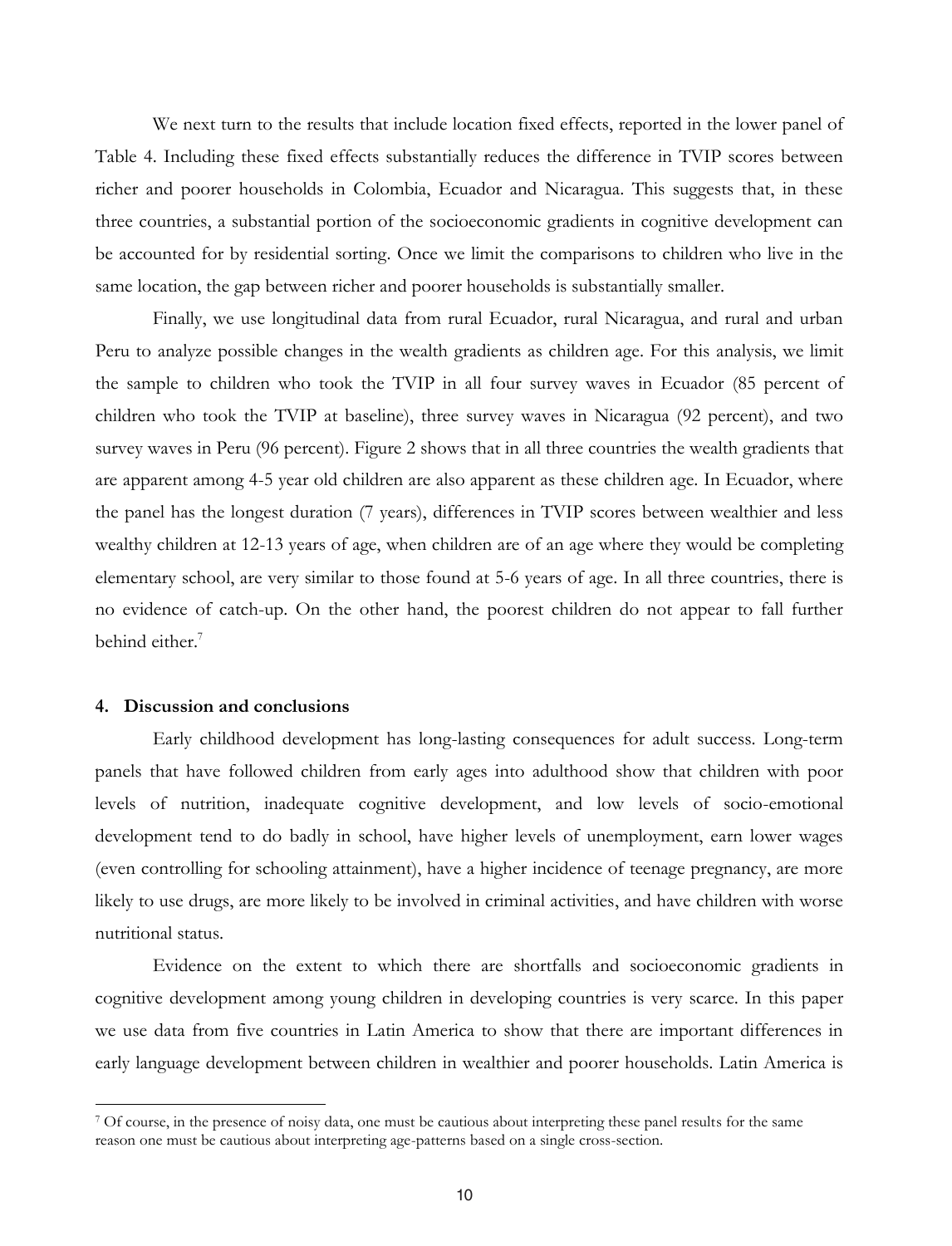generally regarded as the most unequal region in the world (World Bank 2005). Our analysis suggests that the differences in income levels and in other measures of wellbeing that are apparent in adulthood arise early in children's lives.

Our study has limitations. The lack of nationally-representative data for some countries and the lack of urban data for Nicaragua limit our comparisons. Also, our wealth measure is based on correlations of patterns of asset ownership and dwelling characteristics but does not include a complete list of assets and dwelling characteristics, and does not consider that such characteristics have different values (prices). Finally, we are able to compare only one measure of cognitive development across countries.

Nevertheless, the strengths of our study are considerable. It is the first systematic, multicountry comparison of wealth gradients in cognitive development for young children in the developing world over critical periods of their life courses. The gradients we observe are substantial. There are also large differences across countries in levels of child cognitive development. In the three countries where we can follow children over time, there do not appear to be substantive changes in the gradients once children enter school. This pattern, whereby socioeconomic gradients appear early and are largely unchanged after age 6 years, is similar to findings from the United States (Carneiro and Heckman 2003; Cunha and Heckman 2007; Brooks-Gunn at al. 2006).

Our results have important policy implications. They reinforce with much more direct evidence the importance of programs directed towards poor young children in developing countries emphasized in a prominent recent survey (Engle et al. 2011). Nevertheless, they also lead us to be somewhat pessimistic about closing these gaps because the magnitudes of the differential we find are large relative to the program effects that have been estimated in the literature. Berlinski et al. (2009) estimate that preschool attendance improves cognitive development by 0.23 standard deviations in Argentina; cash transfers to very poor households improve cognitive development by 0.18 standard deviations in Ecuador (Paxson and Schady 2010), and 0.10 standard deviations in Nicaragua (Macours et al. 2012); home visits are estimated to improve cognitive development of young children by approximately 0.25 standard deviations in Colombia (Attanasio et al. 2012). In this paper, we estimate that the difference between children in the poorest and the richest quartile in the countries we study are bigger than one standard deviation in urban Colombia and rural Ecuador, and larger than 0.75 standard deviations in the urban and rural areas of all five countries (with the exception of rural Colombia, where the difference is 0.57 standard deviations). Differences between children in the top and bottom deciles are of course even larger. The results in our paper underline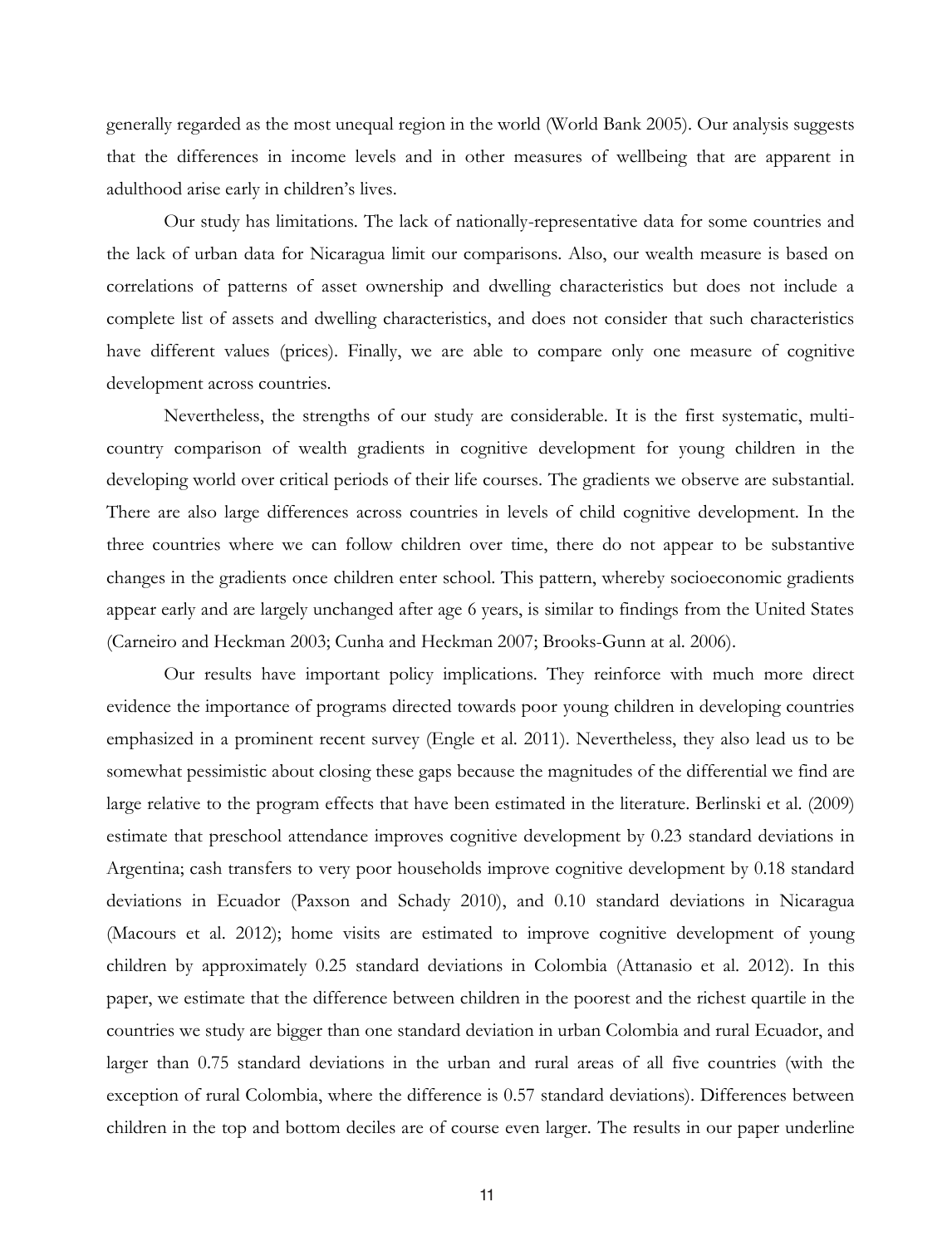the magnitude of the challenge faced by policy-makers seeking to close the gaps in development in early childhood in Latin America and, we suspect, in many other developing countries.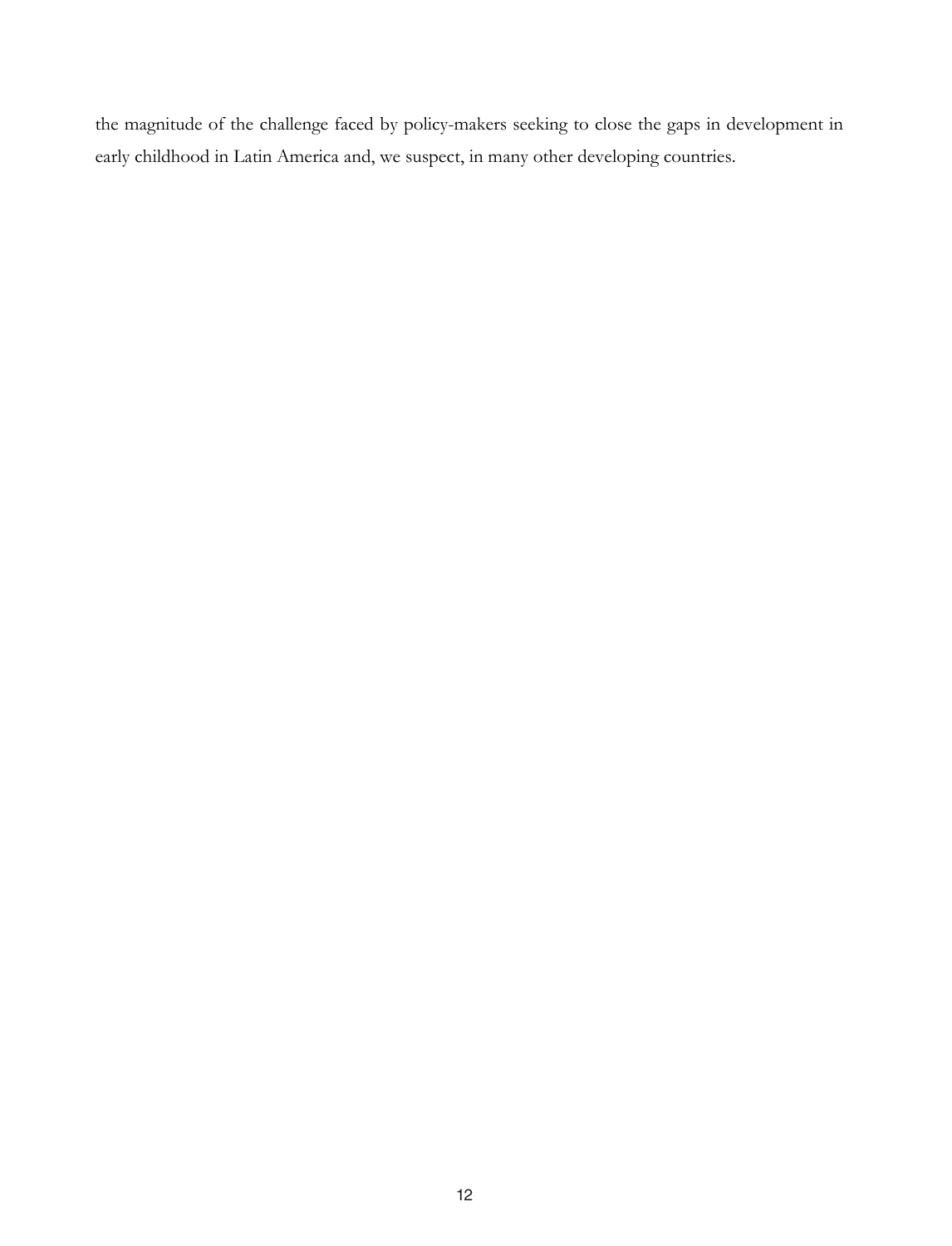#### **References**

- Almond, Douglas, and Janet Currie. 2011. "Human Capital Development before Age Five." In Orley Ashenfelter and David Card, eds., *Handbook of Labor Economics.* North Holland: Amsterdam, pp. 1315-486.
- Attanasio, Orazio, Emla Fitzsimons, Camila Fernández, Sally Grantham-McGregor, Costas Meghir, and Marta Rubio-Codina. 2012. "Stimulation and Early Childhood Development in Colombia: The Impact of a Scalable Intervention." Paper presented at "Promises for Preschoolers: Early Childhood Development and Human Capital Accumulation" Conference, University College London.
- Behrman, Jere, Lia Fernald, and Patrice Engle. 2013. "Preschool Programs in Developing Countries." P. Glewwe, *Education Policy in Developing Countries.* Chicago: University of Chicago Press.
- Berlinski, Samuel, Sebastian Galiani, and Paul Gertler. 2009. "The Effect of Pre-Primary Education on Primary School Performance." *Journal of Public Economics* 93(1-2): 219-234.
- Blinder, Alan S. 1973. "Wage discrimination: Reduced form and structural estimates." *Journal of Human Resources* 8(4): 436–455.
- Brooks-Gunn, Jeann, Flavio Cunha, Greg Duncan, James Heckman, and Aaron Sojourner. 2006. "A Reanalysis of the IHDP Program." Unpublished manuscript, Infant Health and Development Program, Northwestern University, 2006.
- Carneiro, Pedro, and James Heckman. 2003. "Human Capital Policy." NBER Working Paper 9495.
- Case, Anne, and Christina Paxson. 2008. "Stature and Status: Height, Ability, and Labor Market Outcomes." *Journal of Political Economy* 116(3): 499-532.
- Cunha, Flavio, James Heckman and Lance Lochner. 2006. "Interpreting the Evidence on Life Cycle Skill Formation." In Eric Hanushek and Finis Welch, eds., *Handbook of the Economics of Education*. North Holland: Amsterdam, pp. 697–812.
- Cunha, Flavio, and James Heckman. 2007. "The Technology of Skill Formation." *American Economic Review* 97(2): 31-47.
- Duncan, Greg J., and Katherine Magnuson. 2013. "Investing in Preschool Programs." *Journal of Economic Perspectives* 27(2): 109-32.
- Dunn, Lloyd M., Delia E. Lugo, Eligio R. Padilla, and Leota M. Dunn. 1986. *Test de Vocabulario en Imágenes Peabody*. Circle Pines, MN: American Guidance Service.
- Engle, Patrice, Maureen Black, Jere Behrman, Meena Cabral de Mello, Paul Gertler, Lydia Kapiriri, Reynaldo Martorell, and Mary Eming Young. 2007. "Strategies to Avoid the Loss of Developmental Potential in More Than 200 Million Children in the Developing World." *The Lancet* 369(9557): 229-42.
- Engle, Patrice, Lia Fernald, Harold Alderman, Jere Behrman, Chloe O'Gara, Aisha Yousafzai, Meena Cabral de Mello, Melissa Hidrobo, Nurper Ulkuer, Ilgi Ertem, S, Iltus, and the Global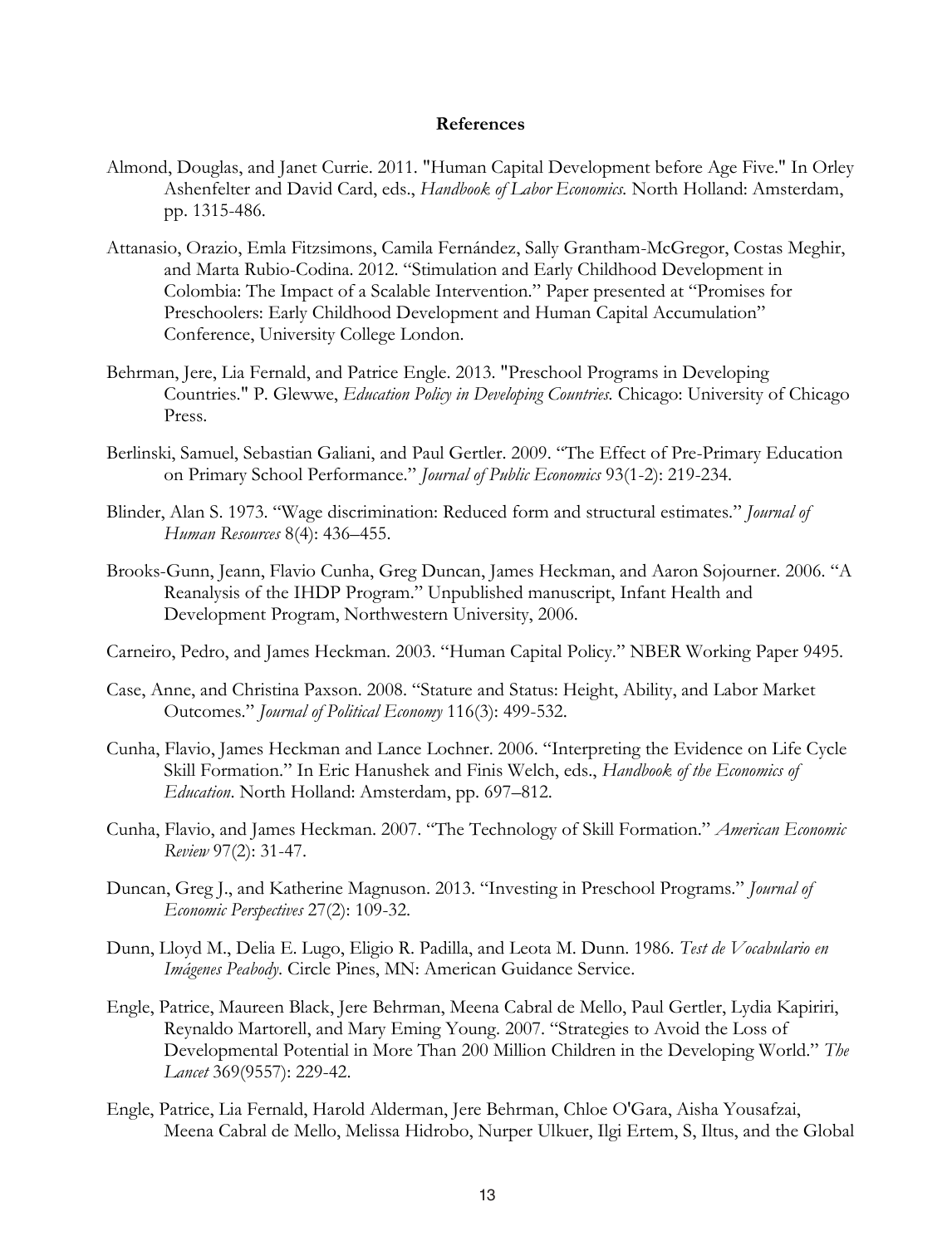Child Development Steering Group. 2011. "Strategies for Reducing Inequalities and Improving Developmental Outcomes for Young Children in Low and Middle Income Countries." *The Lancet* 378(9799): 1339-53.

- Fan, Jianqing, and Irene Gijbels. 1996. *Local polynomial modeling and its applications.* Chapman and Hall, London.
- Fernald, Lia, Ann Weber, Emmanuela Galasso, and Lisy Ratsifandrihamanana. 2011. "Socioeconomic Gradients and Child Development in a Very Low Income Population: Evidence from Madagascar." *Developmental Science* 14(4): 832-47.
- Heckman, James. 2008. "Schools, Skills, and Synapses." Institute for the Study of Labor (IZA) Discussion Paper 3515.
- Horowitz, Joel, and Charles Manski. 2000. "Nonparametric Analysis of Randomized Experiments with Missing Covariate and Outcome Data." *Journal of the American Statistical Association* 95(449): 77-84.
- Macours, Karen, Norbert Schady, and Renos Vakis. 2012. "Cash Transfers, Behavioral Changes, and Cognitive Development in Early Childhood: Evidence from a Randomized Experiment." *American Economic Journal: Applied Economics* 4(2): 247-73.
- Manski, Charles. 1990. "Nonparametric Bounds on Treatment Effects. *American Economic Review* 80(2): 319-23.
- Naudeau, Sophie, Sebastian Martínez, Patrick Premand, and Deon Filmer. 2011. "Cognitive Development among Young Children in Low-Income Countries. In *No Small Matter: The Impact of Poverty, Shocks, and Human Capital Investments in Early Childhood Development*, Harold Alderman, ed., The World Bank, Washington, DC.
- Paxson, Christina, and Norbert Schady. 2007. "Cognitive Development among Young Children in Ecuador: The Roles of Wealth, Health, and Parenting." *Journal of Human Resources* 42(1): 49- 84.
- Paxson, Christina, and Norbert Schady. 2010. "Does Money Matter? The Effects of Cash Transfers on Child Development in Rural Ecuador." *Economic Development and Cultural Change* 59(1):187- 229.
- Powell, Douglas R., and Karen E. Diamond. 2012. "Promoting Early Literacy and Language Development." In *Handbook of Early Childhood Education*, Robert C. Pianta, ed., The Guilford Press, New York and London.
- Schady, Norbert. 2011. "Parental Education, Vocabulary, and Cognitive Development in Early Childhood: Longitudinal Evidence from Ecuador." *American Journal of Public Health* 101(12): 2299-307.

World Bank. 2005. *Equity and Development*, World Development Report 2006, Washington, D.C.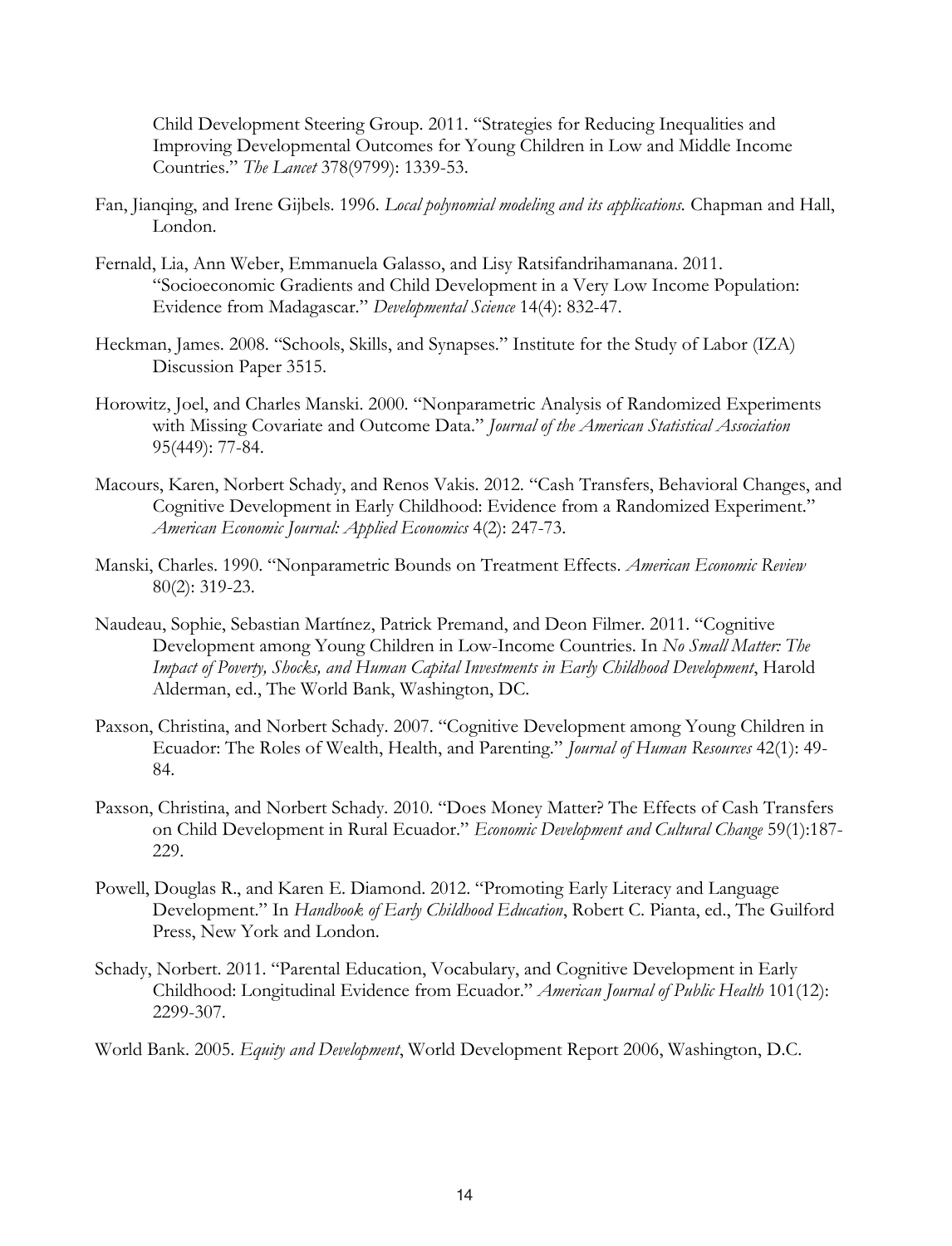|           |                                                                                 |                                                                                          | Children 36-71 months old in Survey |       |                                                                                                                                                            |                                         |
|-----------|---------------------------------------------------------------------------------|------------------------------------------------------------------------------------------|-------------------------------------|-------|------------------------------------------------------------------------------------------------------------------------------------------------------------|-----------------------------------------|
| Country   | Name of Survey                                                                  | when Survey<br>Applied<br>was<br>Years <sub>1</sub>                                      | Urban                               | Rural | Population Coverage                                                                                                                                        | for children<br>Age range<br>(in moths) |
| Chile     | Encuesta Longitudinal<br>de la Primera Infancia                                 | 2010                                                                                     | 4,800                               | 594   | households with children 5 years of age and<br>Survey is nationally representative for<br>younger                                                          | $36 - 57$                               |
| Colombia  | Encuesta Longitudinal<br>Universidad de los<br>Colombiana de la<br>Andes (ELCA) | 2010                                                                                     | 1,208                               | 1,297 | Rural sample representative for 4 geographic<br>Urban sample representative of all but the<br>richest 10 percent of population<br>subregions               | $36 - 71$                               |
| Ecuador   | Survey of Child Health<br>Ecuador Longitudinal<br>and Development<br>(ELSCHD)   | 2nd follow-up: 2008<br>Baseline: 2003-2004<br>1st follow-up: 2006<br>3rd follow-up: 2011 | 1,227                               | 1,692 | Families eligible or almost eligible for the<br>Bono de Desarrollo Humano cash transfer<br>program                                                         | $36 - 71$                               |
| Nicaragua | "Atención a Crisis"<br>database                                                 | 2nd follow-up: 2008<br>1st follow-up: 2006<br>Baseline: 2005                             | $\sum_{i=1}^{n}$                    | 1,817 | municipalities targeted for the Atención a<br>Households representative for 6 rural<br>Crisis cash transfer program                                        | $36 - 71$                               |
| Peru      | Young Lives                                                                     | Baseline: 2006-2007<br>1st follow-up: 2009                                               | 1,038                               | 817   | Representative for all but the richest 5% of<br>districts in Peru                                                                                          | $53 - 71$                               |
|           |                                                                                 |                                                                                          |                                     |       | Note: In countries with more than one survey, the sample sizes refer to the baseline survey, as these are the results we use for the bulk of the analysis. |                                         |

Table 1: Surveys used in analysis **Table 1: Surveys used in analysis**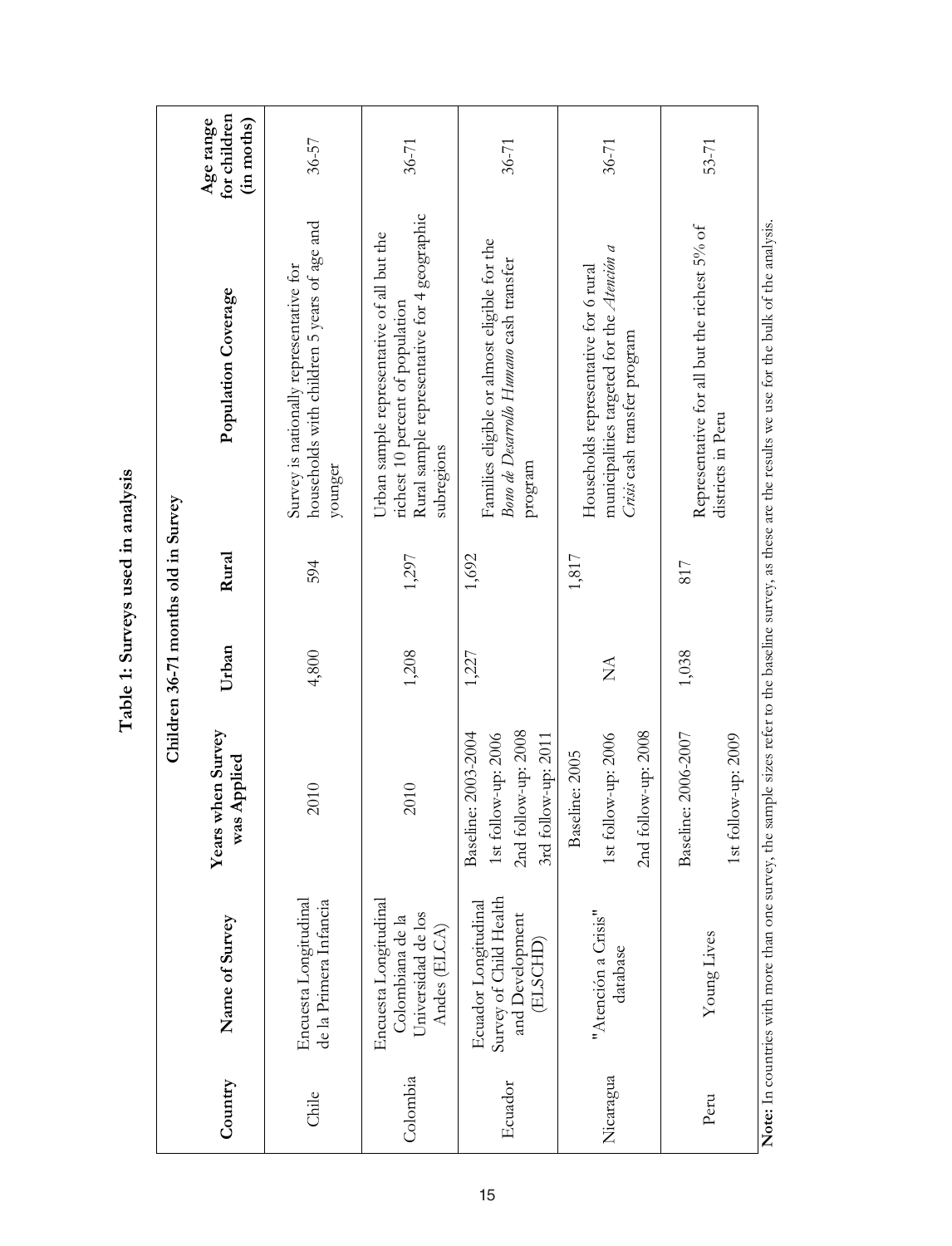|                                                                                                                                                                     |                      | Chile   |         | Colombia |         | Ecuador |             | Nicaragua | Peru  |         |
|---------------------------------------------------------------------------------------------------------------------------------------------------------------------|----------------------|---------|---------|----------|---------|---------|-------------|-----------|-------|---------|
|                                                                                                                                                                     |                      | Jrban   | Rural   | Urban    | Rural   | Urban   | Rural       | Rural     | Urban | Rural   |
|                                                                                                                                                                     | Richest quartile     | 0.42    | (14)    | 0.77     | 0.25    | 0.46    | 0.63        | 0.52      | 0.50  | 0.43    |
|                                                                                                                                                                     | Poorest quartile     | $-0.36$ | $-0.42$ | $-0.46$  | $-0.32$ | 0.41    | $-0.58$     | $-0.25$   | 0.45  | $-0.35$ |
| Wealth quartile                                                                                                                                                     | <b>Difference</b>    | 0.78    | 0.89    | 1.23     | 0.57    | 0.87    | <u>ี่ผู</u> | 0.77      | 0.95  | 0.77    |
|                                                                                                                                                                     | $t\text{-}statistic$ | 12.28   | 7.64    | 13.96    | 7.58    | 9.41    | 8.27        | 6.51      | 8.12  | 5.29    |
| Note: Clustering of standard errors is done at community or census tract level (Colombia, Ecuador, Nicaragua, Peru) and state level (Chile). The calculation of the |                      |         |         |          |         |         |             |           |       |         |
| mean scores gives equal weight to each month of age, within a country and by place of residence (urban or rural).                                                   |                      |         |         |          |         |         |             |           |       |         |

| ğ<br>í |  |
|--------|--|
| air    |  |
| r<br>ಡ |  |

16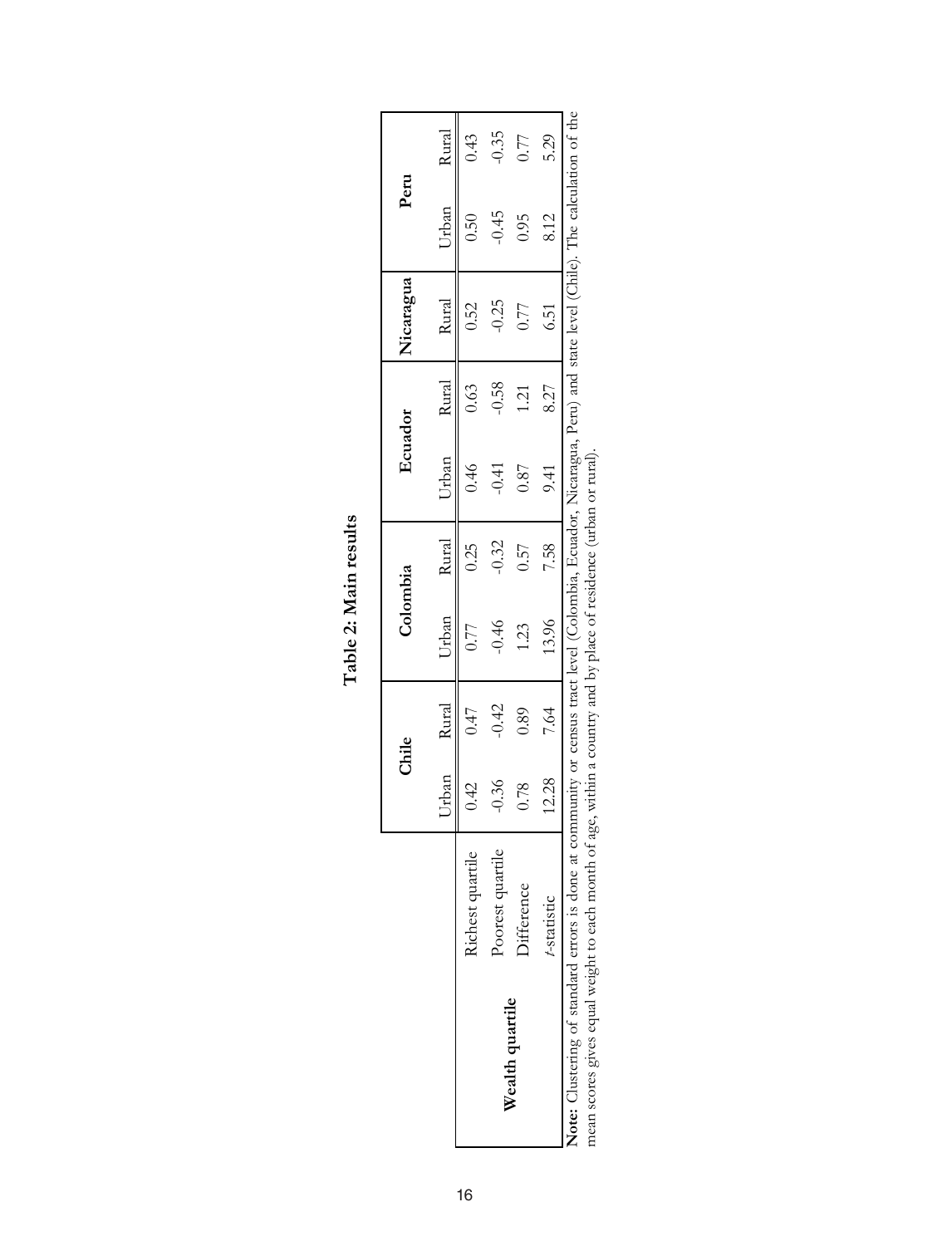|                                  |                   | Chile             |                                 | Colombia         |                   | Ecuador            |                   | Nicaragua        | Peru             |                  |
|----------------------------------|-------------------|-------------------|---------------------------------|------------------|-------------------|--------------------|-------------------|------------------|------------------|------------------|
|                                  |                   | Urban             | Rural                           | Urban            | Rural             | Urban              | Rural             | Rural            | Urban            | Rural            |
|                                  | Richest quartile  |                   |                                 | 0.79             | 0.44              | 0.51               | 0.62              | 0.40             | 0.47             | 0.43             |
| Common set of Poorest quartile   |                   |                   |                                 | $-0.48$          | $-0.25$           | $-0.39$            | $-0.54$           | $-0.20$          | $-0.56$          | $-0.34$          |
| $\mathbf{asserts}^*$             | Difference        |                   |                                 | $1.27\,$         | 0.69              | 0.90               | 1.16              | 0.60             | $1.03\,$         | $0.77\,$         |
|                                  | t-statistic       |                   |                                 | 10.68            | 6.57              | 9.22               | 8.09              | 5.29             | 10.74            | 5.30             |
|                                  | Richest quartile  |                   |                                 | 0.88             | (4.0)             |                    |                   | 0.42             |                  |                  |
|                                  | Poorest quartile  |                   |                                 | $-0.43$          | $-0.23$           |                    |                   | $-0.21$          |                  |                  |
| Consumption                      | Difference        |                   |                                 | $1.31\,$         | 0.72              |                    |                   | 0.63             |                  |                  |
|                                  | t-statistic       |                   |                                 | 13.03            | 6.55              |                    |                   | 5.37             |                  |                  |
|                                  | Highest education | 0.16              | 0.27                            | 0.32             | 0.44              | 0.46               | 0.60              | 1.12             | 0.33             | 0.63             |
|                                  | Lowest education  | $-0.52$           | $-0.33$                         | $-0.65$          | $-0.23$           | $-0.42$            | $-0.56$           | $-0.10$          | $-0.80$          | $-0.15$          |
| Education                        | Difference        | $0.68\,$          | $0.60\,$                        | $0.97\,$         | 0.68              | $0.88\,$           | 1.16              | 1.21             | 1.13             | $0.78\,$         |
|                                  | $t$ -statistic    | 8.97              | 4.14                            | 10.48            | 5.04              | $7.40\,$           | 9.20              | 5.58             | 9.52             | 6.08             |
| Children with                    | Richest quartile  |                   |                                 |                  |                   | 0.46               | 0.63              |                  | 0.52             | 0.48             |
| monolingual                      | Poorest quartile  |                   |                                 |                  |                   | $-0.39$            | $-0.57$           |                  | $-0.40$          | $-0.47$          |
| speaking<br>Spanish-             | Difference        |                   |                                 |                  |                   | 0.85               | 1.20              |                  | 0.91             | 0.95             |
| mothers                          | t-statistic       |                   |                                 |                  |                   | 9.05               | 8.30              |                  | 7.52             | 4.44             |
|                                  | Richest quartile  | 112.36            | 106.70                          | 113.3            | 86.92             | 89.29              | 99.02             | 73.03            | 106.82           | 83.55            |
| Using external                   | Poorest quartile  | 96.65             | 90.32                           | 88.55            | 78.29             | 73.62              | 75.08             | 65.62            | 86.99            | 69.20            |
| norms                            | Difference        | 15.72             | 16.38                           | 24.75            | 8.63              | 15.67              | 23.94             | $7.41\,$         | 19.83            | 14.35            |
|                                  | t-statistic       | $-6.63$           | $-6.70$                         | $-13.15$         | $-6.86$           | $-9.24$            | $-8.23$           | $-5.98$          | $-8.47$          | $-5.10$          |
|                                  | Richest quartile  | (0.38, 0.43)      | (0.41, 0.52)                    | (0.76, 0.79)     | (0.24, 0.25)      | (0.39, 0.61)       | $(0.57$ , $0.68)$ | (0.35, 0.63)     | $(0.49, 0.51)$   | (0.35, 0.51)     |
| Lower and upper Poorest quartile |                   | $(-0.36, -0.40)$  | $(-0.39, -0.46)$                | $(-0.46, -0.47)$ | $(-0.31, -0.32)$  | $(-0.33, -0.46)$   | $(-0.50, -0.60)$  | $(-0.23, -0.36)$ | $(-0.37, -0.47)$ | $(-0.29, -0.43)$ |
| bound                            | Difference        | $(0.74\,,\,0.83)$ | $\left(0.80\right.,0.98\right)$ | (1.22, 1.27)     | $(0.55$ , $0.57)$ | $(0.72\,,\, 1.07)$ | $(1.07\,,\,1.28)$ | $(0.59, 0.99)$   | (0.85, 0.98)     | (0.64, 0.93)     |
|                                  | t-statistic       | (11.40, 15.70)    | (7.90, 7.80)                    | (13.70, 14.60)   | (7.30, 7.60)      | (7.30, 11.10)      | (7.20, 8.80)      | (5.00, 8.00)     | (8.00, 8.50)     | (3.80, 6.60)     |
|                                  |                   |                   |                                 |                  |                   |                    |                   |                  |                  |                  |

Table 3: Robustness checks and extensions **Table 3: Robustness checks and extensions**

\*Assets include: car, type of floor, type of walls, electricity, access to piped water, possession of cooking gas and refrigerator. **\***Assets include: car, type of floor, type of walls, electricity, access to piped water, possession of cooking gas and refrigerator.

for rural Chile, 53.5% for urban Colombia, 14.9% for rural Colombia, 26.5% for urban Ecuador, 23.8% for rural Ecuador, 3.7% for rural Nicaragua, 56.5% for urban Peru for rural Chile, 53.5% for urban Colombia, 14.9% for rural Colombia, 26.5% for urban Ecuador, 23.8% for rural Ecuador, 3.7% for rural Nicaragua, 56.5% for urban Peru education is 3.5% for urban Chile, 7.8% for rural Chile, 12.3% for urban Colombia, 38.5% for rural Colombia, 14.3% for urban Ecuador, 20.1% for rural Ecuador, 68.5% education is 3.5% for urban Chile, 7.8% for rural Chile, 12.3% for urban Colombia, 38.5% for rural Colombia, 14.3% for urban Ecuador, 20.1% for rural Ecuador, 68.5% mean scores give equal weight to each month of age, within a country and by place of residence (urban or rural). The fraction of mothers with incomplete primary or less mean scores give equal weight to each month of age, within a country and by place of residence (urban or rural). The fraction of mothers with incomplete primary or less and 13% for rural Peru. Children of mothers who speak only Spanish account for 83% of the sample in urban Peru, 44.2% in rural Peru, 98.7% in urban Ecuador 98.8% for rural Nicaragua, 11.1% for urban Peru and 51.3 for rural Peru. The fraction of mothers with complete secondary education or more is 66.3% for urban Chile, 42.5% and 13% for rural Peru. Children of mothers who speak only Spanish account for 83% of the sample in urban Peru, 44.2% in rural Peru, 98.7% in urban Ecuador 98.8% for rural Nicaragua, 11.1% for urban Peru and 51.3 for rural Peru. The fraction of mothers with complete secondary education or more is 66.3% for urban Chile, 42.5% Note: Clustering of standard errors is done at the community or census tract level (Colombia, Ecuador, Nicaragua, Peru) and state level (Chile). The calculations of the **Note:** Clustering of standard errors is done at the community or census tract level (Colombia, Ecuador, Nicaragua, Peru) and state level (Chile). The calculations of the in rural Ecuador. in rural Ecuador.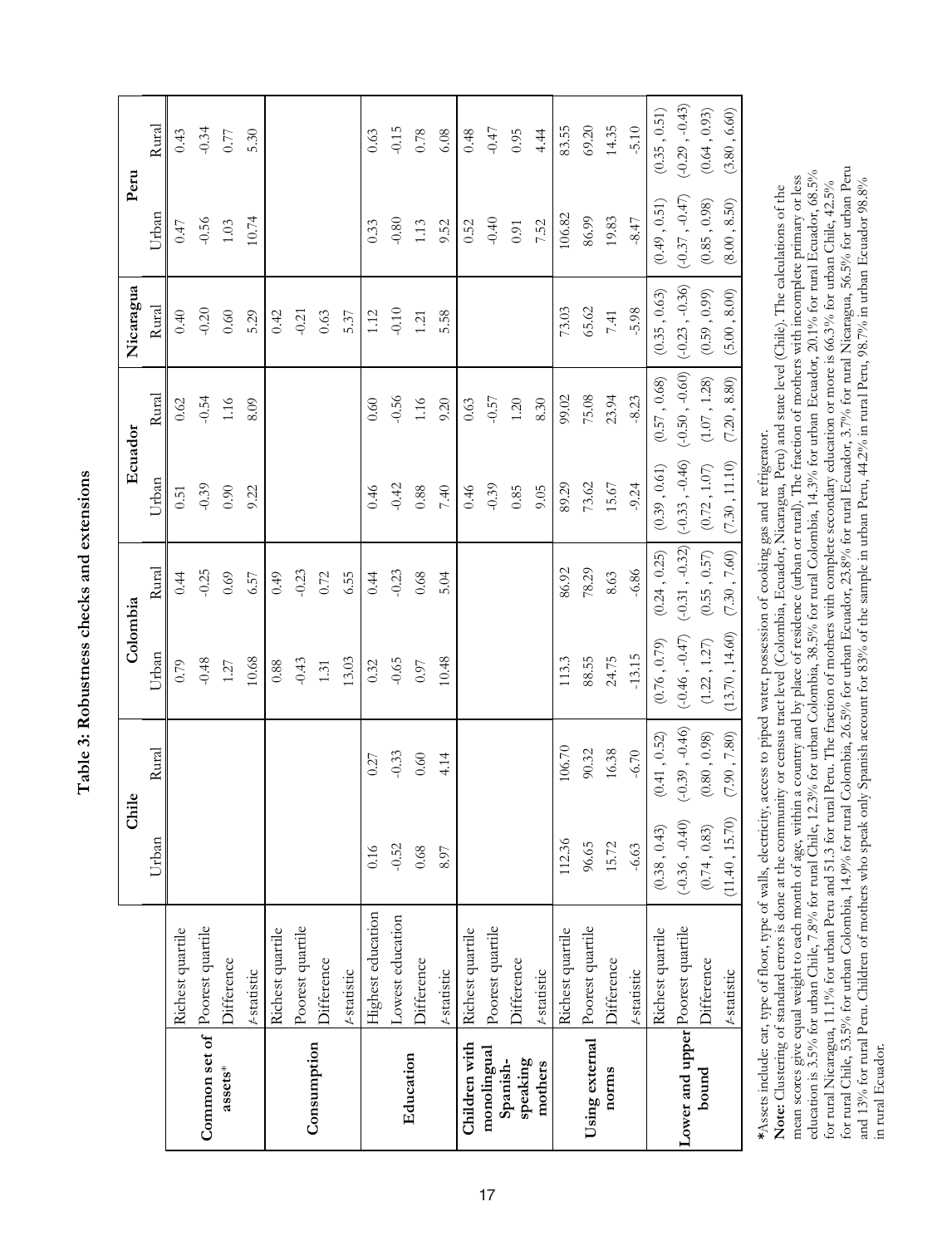|                                                                                                                                                        |                                        | Chile   |             | Colombia |             | Ecuador     |         | Nicaragua                          | Peru          |         |
|--------------------------------------------------------------------------------------------------------------------------------------------------------|----------------------------------------|---------|-------------|----------|-------------|-------------|---------|------------------------------------|---------------|---------|
|                                                                                                                                                        |                                        |         | Urban Rural |          | Urban Rural | Urban Rural |         | Rural                              | Urban Rural   |         |
|                                                                                                                                                        | Endowments                             | $-0.39$ | $-0.60$     | $-0.74$  | $-1.04$     | $-0.44$     | $-0.71$ | $-0.32$                            | $-0.55$       | $-0.92$ |
| No Fixed Effects                                                                                                                                       | Coefficients                           | $-0.07$ | 0.02        | $-0.05$  | 0.54        | $-0.20$     | $-0.06$ | $-0.04$                            | $-0.04$       | 0.36    |
|                                                                                                                                                        | Unexplained                            | $-0.06$ | $-0.08$     | 0.06     | 0.02        | 0.08        | $-0.05$ | $-0.07$                            | $-0.07$       | $-0.02$ |
|                                                                                                                                                        | Total difference                       | $-0.52$ | $-0.66$     | $-0.74$  | $-0.48$     | $-0.56$     | $-0.82$ | $-0.42$                            | $-0.65$       | $-0.58$ |
|                                                                                                                                                        | Endowments                             | $-0.38$ | $-0.42$     | $-0.37$  | $-0.52$     | $-0.28$     | $-0.29$ | $-0.03$                            | $-0.42$       | $-0.37$ |
|                                                                                                                                                        | Coefficients                           | $-0.09$ | $-0.06$     | $-0.29$  | 0.27        | $-0.12$     | $-0.02$ | $-0.13$                            | $-0.08$       | 0.13    |
| Fixed Effects                                                                                                                                          | Unexplained                            | $-0.05$ | $-0.06$     | 0.40     | $-0.11$     | 0.06        | $-0.02$ | $-0.05$                            | $-0.05$       | $-0.37$ |
|                                                                                                                                                        | Total difference                       | $-0.52$ | $-0.55$     | $-0.26$  | $-0.37$     | $-0.34$     | $-0.32$ | $-0.22$                            | $-0.55$       | $-0.61$ |
| Note: Group 1 = below wealth median, Group 2: above wealth median. Clustering of standard errors is done at community or census tract level (Colombia, | エー・エンジン アンド たちま アンドライブ アンディー・シー しゅうしょう |         |             |          |             |             |         | 1.2.4  1.4  1.4  1.4  1.4  1.5  1. | $\frac{1}{2}$ |         |

| tatan nan<br>.<br>ל                           |
|-----------------------------------------------|
| と なんないこくれんしん<br>$\bf{1}$<br>ı<br>ſ            |
| :<br>-<br>-<br>-<br>I<br>l<br>i<br>25000<br>( |
| $\frac{1}{\epsilon}$<br>י<br>                 |

Ecuador, Nicaragua, Peru) and state level (Chile). Fixed Effects estimates include community or census tract (Colombia, Ecuador, Nicaragua, Peru) and region<br>(Chile) dummy variables. The calculation of the mean scores gives Ecuador, Nicaragua, Peru) and state level (Chile). Fixed Effects estimates include community or census tract (Colombia, Ecuador, Nicaragua, Peru) and region (Chile) dummy variables. The calculation of the mean scores gives equal weight to each month of age, within a country and by place of residence (urban or rural).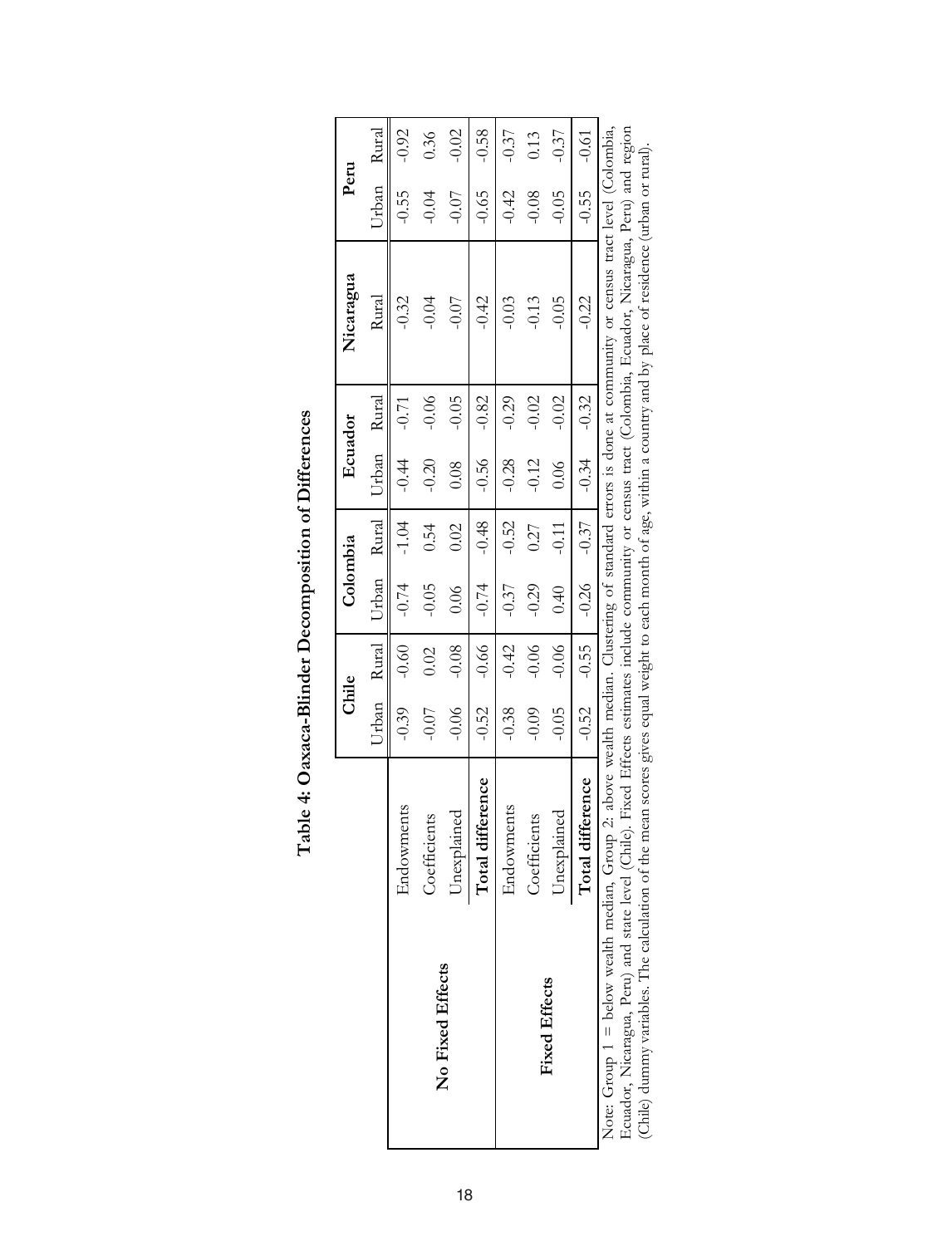